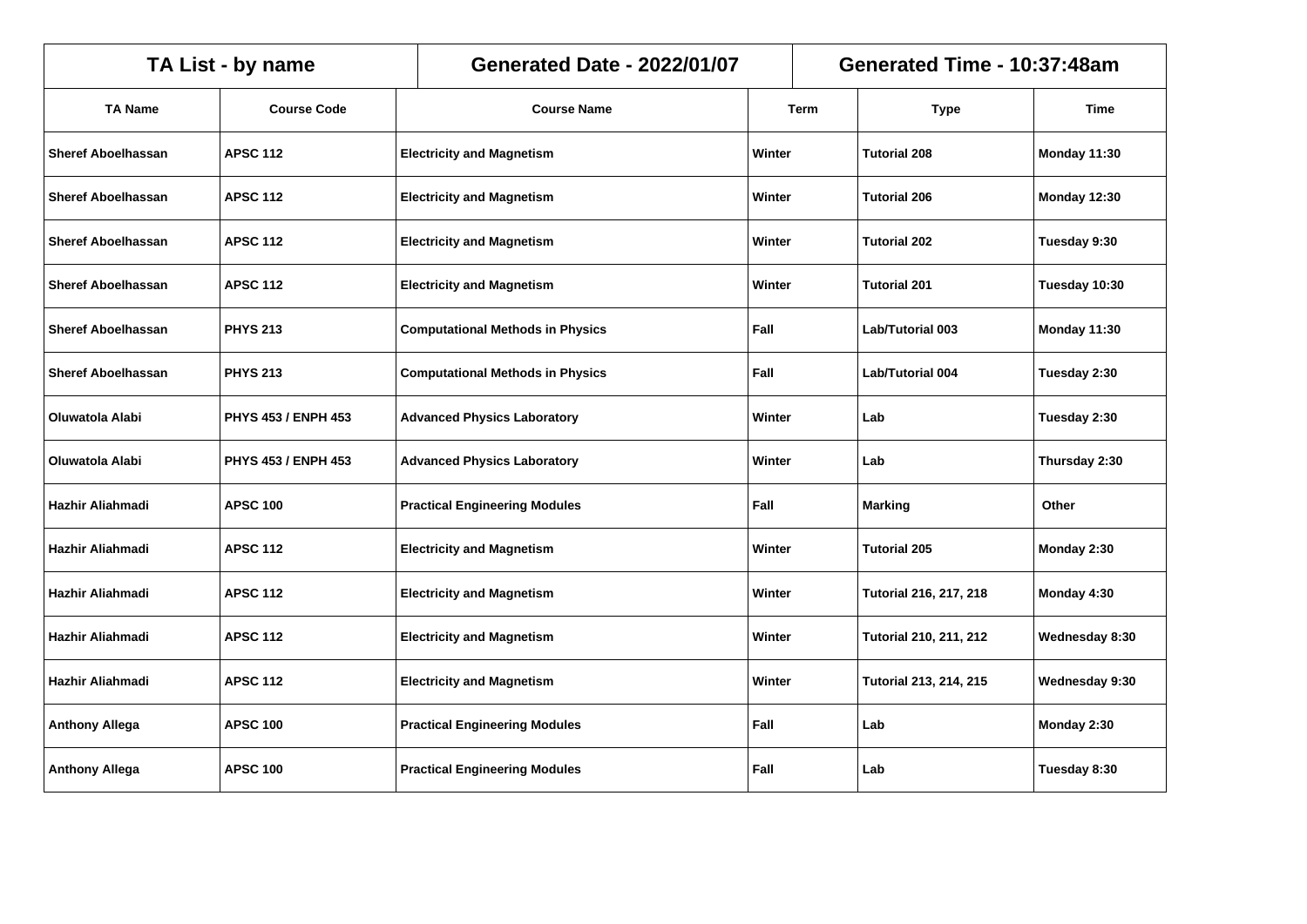|                            | TA List - by name          | <b>Generated Date - 2022/01/07</b>            |        |      | Generated Time - 10:37:48am   |               |
|----------------------------|----------------------------|-----------------------------------------------|--------|------|-------------------------------|---------------|
| <b>TA Name</b>             | <b>Course Code</b>         | <b>Course Name</b>                            |        | Term | <b>Type</b>                   | <b>Time</b>   |
| <b>Anthony Allega</b>      | <b>PHYS 117</b>            | <b>Introductory Physics</b>                   | Winter |      | Lab 009                       | Monday 2:30   |
| <b>Anthony Allega</b>      | <b>PHYS 117</b>            | <b>Introductory Physics</b>                   | Winter |      | <b>Lab 014</b>                | Tuesday 8:30  |
| <b>Troy Allen</b>          | PHYS 460 / ENPH 460        | <b>Laser Optics</b>                           | Winter |      | <b>Marking</b>                | Other         |
| <b>Braulio Antonio Chi</b> | <b>APSC 100</b>            | <b>Practical Engineering Modules</b>          | Fall   |      | Lab                           | Tuesday 11:30 |
| <b>Braulio Antonio Chi</b> | <b>APSC 111J</b>           | <b>Mechanics - J Section</b>                  | Winter |      | <b>Tutorial</b>               | Friday 2:30   |
| <b>Braulio Antonio Chi</b> | <b>APSC 112</b>            | <b>Electricity and Magnetism</b><br>Winter    |        |      | <b>Tutorial 205</b>           | Monday 2:30   |
| <b>Braulio Antonio Chi</b> | PHYS 344 / ENPH 344        | Fall<br><b>Quantum I</b>                      |        |      | <b>Marking</b>                | Other         |
| <b>Nikhil Arora</b>        | <b>ASTR 101</b>            | <b>Astronomy I: The Solar System</b>          | Fall   |      | <b>Tutorial/Marking (AS0)</b> | Other         |
| <b>Nikhil Arora</b>        | <b>PHYS 000</b>            | <b>Observatory Coordinator</b>                | Winter |      | Coordinator                   | Other         |
| <b>Nikhil Arora</b>        | <b>PHYS 000</b>            | <b>Observatory Coordinator</b>                | Fall   |      | Coordinator                   | Other         |
| Sofia Arranz Regidor       | <b>PHYS 206</b>            | <b>Dynamics</b>                               | Fall   |      | <b>Tutorial</b>               | Monday 10:30  |
| Sofia Arranz Regidor       | <b>PHYS 479</b>            | <b>High Performance Computational Physics</b> | Winter |      | <b>Tutorial/Marking</b>       | Monday 2:30   |
| <b>Neal Avis Kozar</b>     | PHYS 344 / ENPH 344        | <b>Quantum I</b>                              | Fall   |      | <b>Marking</b>                | Other         |
| <b>Neal Avis Kozar</b>     | <b>PHYS 472 / ENPH 472</b> | <b>Statistical Mechanics</b>                  | Fall   |      | <b>Marking</b>                | Other         |
| Mayukh Bagchi              | <b>APSC 100</b>            | <b>Practical Engineering Modules</b>          | Fall   |      | Lab                           | Tuesday 8:30  |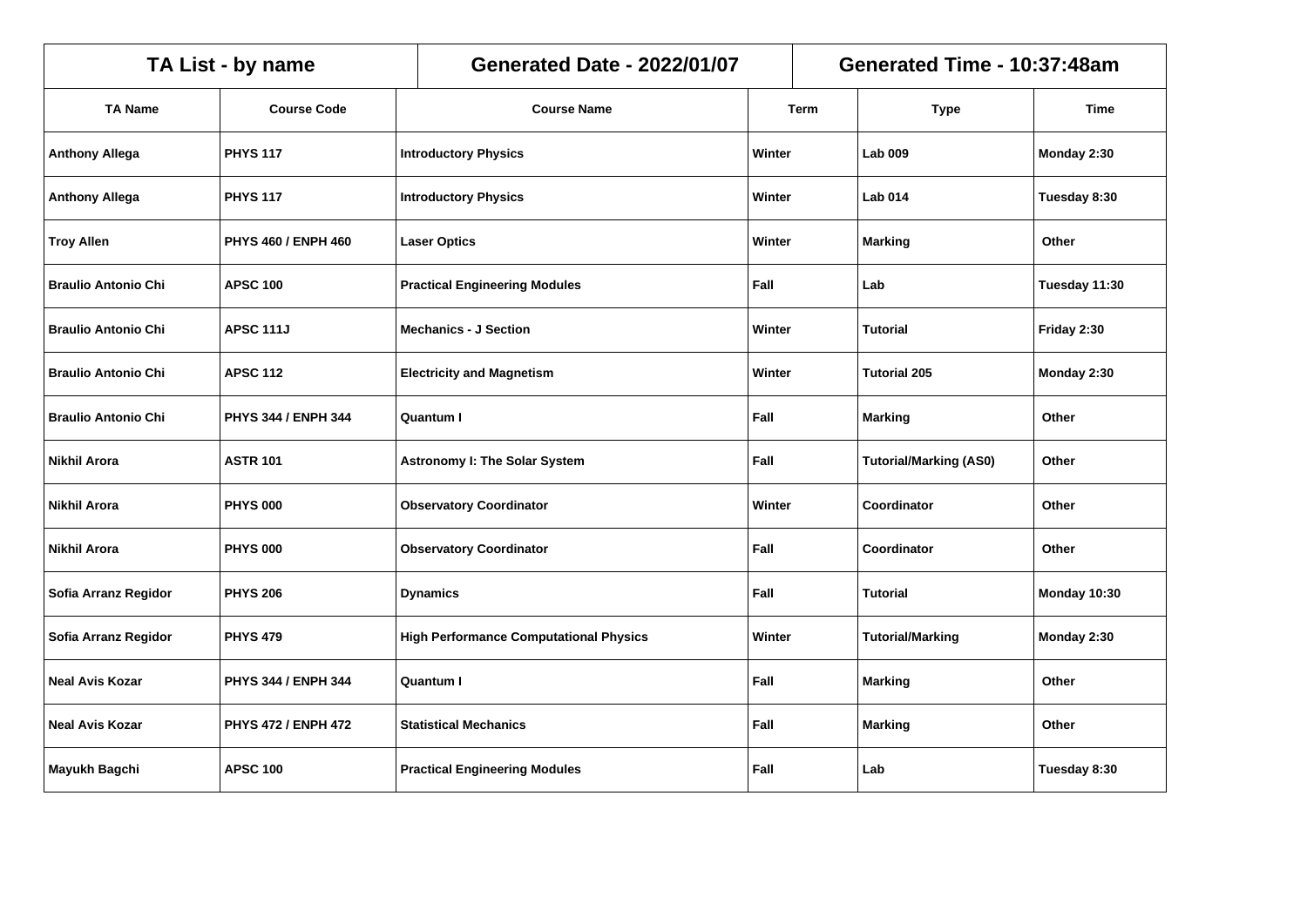|                       | TA List - by name          | <b>Generated Date - 2022/01/07</b>                     |      |        | Generated Time - 10:37:48am   |                     |  |  |
|-----------------------|----------------------------|--------------------------------------------------------|------|--------|-------------------------------|---------------------|--|--|
| <b>TA Name</b>        | <b>Course Code</b>         | <b>Course Name</b>                                     |      | Term   | <b>Type</b>                   | Time                |  |  |
| Mayukh Bagchi         | <b>APSC 100</b>            | <b>Practical Engineering Modules</b>                   | Fall |        | Lab                           | Friday 8:30         |  |  |
| Mayukh Bagchi         | <b>PHYS 250</b>            | <b>Experimental Methods</b>                            |      | Winter | Lab                           | Tuesday 8:30        |  |  |
| Mayukh Bagchi         | PHYS 372 / ENPH 372        | <b>Thermodynamics</b>                                  |      | Winter | <b>Marking</b>                | Other               |  |  |
| <b>William Ballik</b> | PHYS 321 / ENPH 321        | <b>Advanced Mechanics</b>                              | Fall |        | <b>Tutorial/Marking</b>       | Friday 8:30         |  |  |
| <b>James Barron</b>   | <b>ASTR 101</b>            | <b>Astronomy I: The Solar System</b><br>Fall           |      |        | <b>Tutorial/Marking (AS0)</b> | Other               |  |  |
| <b>James Barron</b>   | <b>ASTR 102</b>            | <b>Astronomy II: The Active Universe</b>               |      | Fall   | <b>Lab/Tutorial</b>           | Other               |  |  |
| <b>James Barron</b>   | <b>PHYS 117</b>            | <b>Introductory Physics</b>                            |      | Winter | <b>Lab 006</b>                | Monday 11:30        |  |  |
| <b>James Barron</b>   | <b>PHYS 117</b>            | <b>Introductory Physics</b>                            |      | Winter | <b>Lab 009</b>                | Monday 2:30         |  |  |
| Zahra Basti           | <b>PHYS 117</b>            | <b>Introductory Physics</b>                            | Fall |        | <b>Lab 005</b>                | Thursday 8:30       |  |  |
| Zahra Basti           | <b>PHYS 117</b>            | <b>Introductory Physics</b>                            |      | Winter | <b>Lab 008</b>                | <b>Friday 11:30</b> |  |  |
| Zahra Basti           | <b>PHYS 117</b>            | <b>Introductory Physics</b>                            | Fall |        | <b>Lab 008</b>                | <b>Friday 11:30</b> |  |  |
| Zahra Basti           | <b>PHYS 117</b>            | <b>Introductory Physics</b>                            |      | Winter | <b>Lab 008</b>                | <b>Friday 12:30</b> |  |  |
| Zahra Basti           | <b>PHYS 117</b>            | <b>Introductory Physics</b>                            | Fall |        | <b>Lab 008</b>                | Friday 1:30         |  |  |
| Perryn Bennett        | <b>PHYS 317 / ENPH 317</b> | <b>Mathematical Methods</b>                            |      | Winter | <b>Tutorial/Marking</b>       | Tuesday 2:30        |  |  |
| <b>Perryn Bennett</b> | PHYS 334 / ENPH 334        | Electronics (for Engineering Physics/Physics students) | Fall |        | Lab                           | Monday 8:30         |  |  |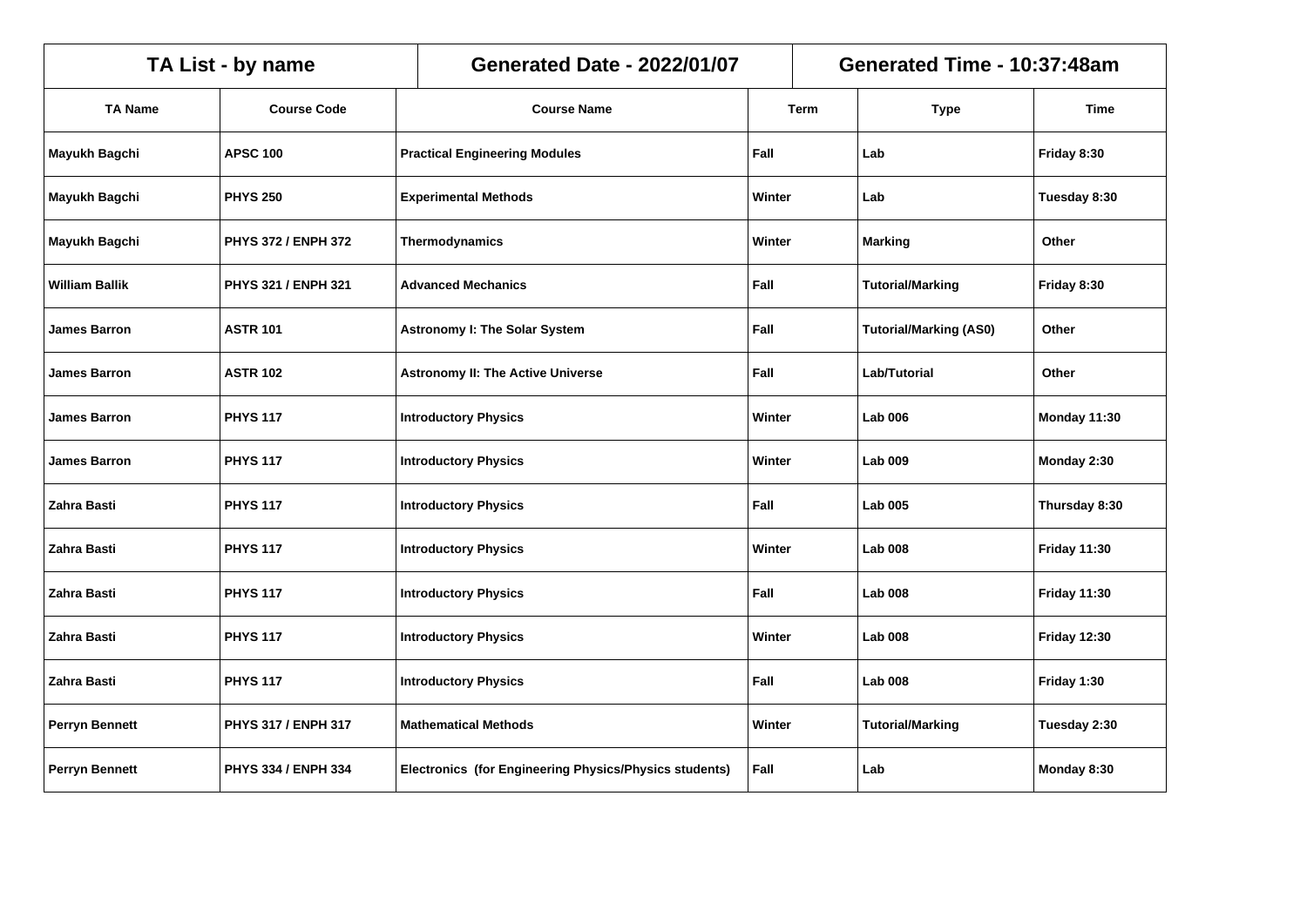|                           | TA List - by name          | <b>Generated Date - 2022/01/07</b>                     |        | Generated Time - 10:37:48am |               |  |  |
|---------------------------|----------------------------|--------------------------------------------------------|--------|-----------------------------|---------------|--|--|
| <b>TA Name</b>            | <b>Course Code</b>         | <b>Course Name</b>                                     | Term   | <b>Type</b>                 | <b>Time</b>   |  |  |
| Perryn Bennett            | PHYS 334 / ENPH 334        | Electronics (for Engineering Physics/Physics students) | Fall   | Lab                         | Tuesday 2:30  |  |  |
| Akanksha Bij              | <b>PHYS 242 / ENPH 242</b> | <b>Relativity and Quanta</b>                           | Fall   | <b>Tutorial</b>             | Monday 2:30   |  |  |
| <b>Dhruv Bisaria</b>      | <b>APSC 100</b>            | <b>Practical Engineering Modules</b>                   | Fall   | Lab                         | Monday 2:30   |  |  |
| Dhruv Bisaria             | <b>APSC 100</b>            | <b>Practical Engineering Modules</b>                   | Fall   | Lab                         | Tuesday 8:30  |  |  |
| Ari Boon                  | <b>PHYS 104</b>            | <b>Fundamental Physics</b>                             | Winter | Lab                         | Monday 2:30   |  |  |
| Ari Boon                  | <b>PHYS 104</b>            | <b>Fundamental Physics</b>                             | Fall   | Lab                         | Tuesday 2:30  |  |  |
| Yilda Boukhtouchen        | <b>ASTR 102</b>            | <b>Astronomy II: The Active Universe</b>               | Winter | <b>Marking</b>              | Other         |  |  |
| <b>Yilda Boukhtouchen</b> | <b>PHYS 315</b>            | <b>Processes in Astrophysics</b>                       | Winter | Lab                         | Other         |  |  |
| <b>Yilda Boukhtouchen</b> | PHYS 316 / ENPH 316        | <b>Mathematical Methods</b>                            | Fall   | <b>Tutorial-Marking</b>     | Thursday 9:30 |  |  |
| Yilda Boukhtouchen        | <b>PHYS 435 / PHYS 815</b> | <b>Stellar Structure</b>                               | Fall   | <b>Marking</b>              | Other         |  |  |
| <b>Yilda Boukhtouchen</b> | PHYS 490 / PHYS 891        | <b>Nuclear and Particle Physics</b>                    | Fall   | <b>Marking</b>              | Other         |  |  |
| <b>Andrew Buchanan</b>    | <b>ENPH 431</b>            | E & M                                                  | Fall   | <b>Tutorial/Marking</b>     | Tuesday 2:30  |  |  |
| <b>Andrew Buchanan</b>    | <b>PHYS 101</b>            | <b>General Help Desk</b>                               | Winter | <b>Help Desk</b>            | Other         |  |  |
| <b>Andrew Buchanan</b>    | <b>PHYS 101</b>            | <b>General Help Desk</b>                               | Fall   | <b>Help Desk</b>            | Other         |  |  |
| <b>Andrew Buchanan</b>    | <b>PHYS 212</b>            | <b>Waves and Vibrations</b>                            | Winter | <b>Tutorial</b>             | Tuesday 11:30 |  |  |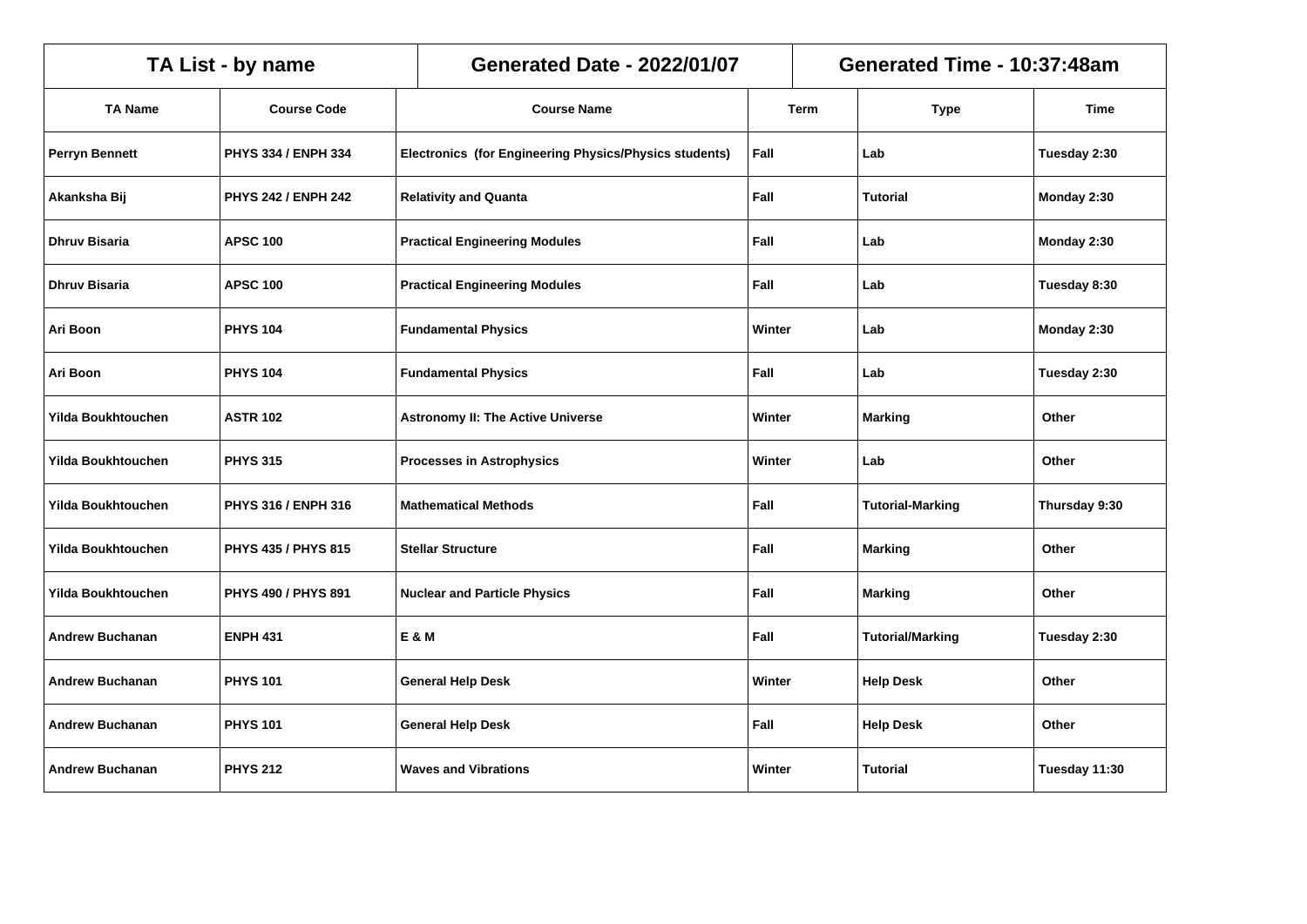|                        | TA List - by name   | Generated Time - 10:37:48am<br><b>Generated Date - 2022/01/07</b> |                                            |        |             |                          |                 |
|------------------------|---------------------|-------------------------------------------------------------------|--------------------------------------------|--------|-------------|--------------------------|-----------------|
| <b>TA Name</b>         | <b>Course Code</b>  |                                                                   | <b>Course Name</b>                         |        | <b>Term</b> | <b>Type</b>              | <b>Time</b>     |
| <b>Andrew Buchanan</b> | PHYS 321 / ENPH 321 |                                                                   | <b>Advanced Mechanics</b>                  | Fall   |             | <b>Tutorial/Marking</b>  | Friday 8:30     |
| <b>Thomas Bulenga</b>  | <b>APSC 111</b>     |                                                                   | <b>Mechanics</b>                           | Fall   |             | <b>Tutorial 303, 219</b> | Monday 12:30    |
| <b>Thomas Bulenga</b>  | <b>APSC 111</b>     |                                                                   | <b>Mechanics</b>                           | Fall   |             | <b>Tutorial 205</b>      | Monday 1:30     |
| <b>Thomas Bulenga</b>  | <b>APSC 111</b>     |                                                                   | <b>Mechanics</b>                           | Fall   |             | <b>Tutorial 305</b>      | Monday 2:30     |
| <b>Thomas Bulenga</b>  | <b>APSC 111</b>     |                                                                   | Fall<br><b>Mechanics</b>                   |        |             | <b>Tutorial 304</b>      | Wednesday 12:30 |
| <b>Thomas Bulenga</b>  | <b>APSC 112</b>     |                                                                   | <b>Electricity and Magnetism</b><br>Winter |        |             | <b>Tutorial 200</b>      | Tuesday 1:30    |
| <b>Thomas Bulenga</b>  | <b>APSC 112</b>     |                                                                   | <b>Electricity and Magnetism</b><br>Winter |        |             | <b>Tutorial 220</b>      | Thursday 9:30   |
| <b>Thomas Bulenga</b>  | <b>APSC 112</b>     |                                                                   | <b>Electricity and Magnetism</b>           |        | Winter      | <b>Tutorial 209</b>      | Thursday 12:30  |
| <b>Thomas Bulenga</b>  | <b>APSC 112</b>     |                                                                   | <b>Electricity and Magnetism</b>           | Winter |             | <b>Tutorial 219</b>      | Thursday 1:30   |
| <b>Eduardo Castro</b>  | <b>PHYS 117</b>     |                                                                   | <b>Introductory Physics</b>                | Fall   |             | <b>Lab 006</b>           | Monday 11:30    |
| <b>Eduardo Castro</b>  | <b>PHYS 117</b>     |                                                                   | <b>Introductory Physics</b>                | Winter |             | <b>Lab 007</b>           | Tuesday 11:30   |
| <b>Eduardo Castro</b>  | <b>PHYS 117</b>     |                                                                   | <b>Introductory Physics</b>                | Fall   |             | <b>Lab 007</b>           | Tuesday 11:30   |
| <b>Eduardo Castro</b>  | <b>PHYS 117</b>     |                                                                   | <b>Introductory Physics</b>                | Winter |             | <b>Lab 007</b>           | Tuesday 12:30   |
| <b>Eduardo Castro</b>  | <b>PHYS 117</b>     |                                                                   | <b>Introductory Physics</b>                | Fall   |             | <b>Lab 007</b>           | Tuesday 1:30    |
| <b>Eduardo Castro</b>  | <b>PHYS 117</b>     |                                                                   | <b>Introductory Physics</b>                | Winter |             | <b>Lab 007</b>           | Tuesday 1:30    |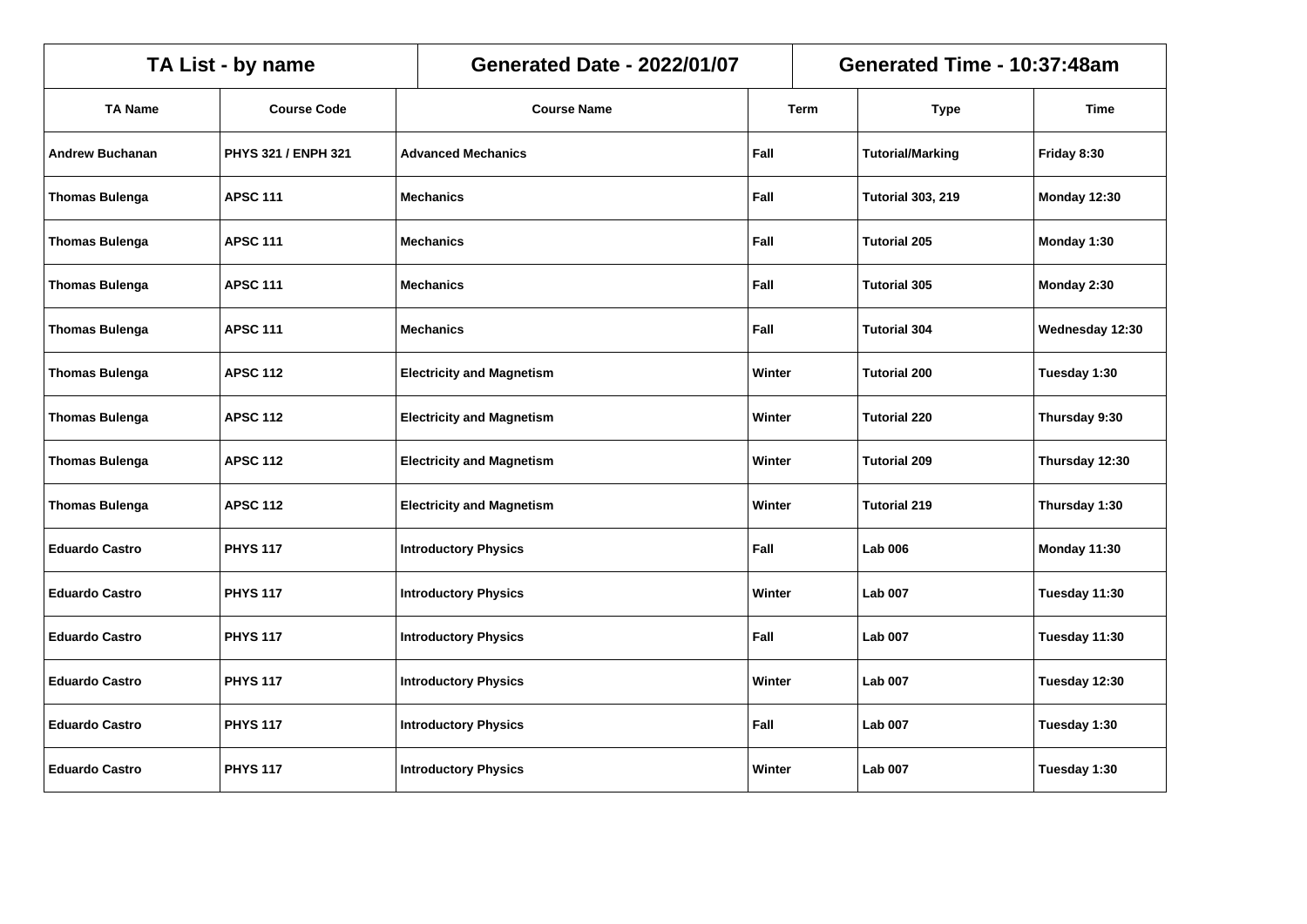|                                | TA List - by name   | <b>Generated Date - 2022/01/07</b><br>Generated Time - 10:37:48am |                                                    |        |        |                               |                |
|--------------------------------|---------------------|-------------------------------------------------------------------|----------------------------------------------------|--------|--------|-------------------------------|----------------|
| <b>TA Name</b>                 | <b>Course Code</b>  |                                                                   | <b>Course Name</b>                                 |        | Term   | <b>Type</b>                   | <b>Time</b>    |
| <b>Eduardo Castro</b>          | <b>PHYS 117</b>     |                                                                   | <b>Introductory Physics</b>                        | Winter |        | <b>Lab 004</b>                | Wednesday 8:30 |
| <b>Yi-Ming Chang</b>           | <b>APSC 111</b>     |                                                                   | <b>Mechanics</b>                                   | Fall   |        | <b>Tutorial 206</b>           | Tuesday 9:30   |
| <b>Yi-Ming Chang</b>           | <b>APSC 111</b>     |                                                                   | <b>Mechanics</b>                                   | Fall   |        | <b>Tutorial 208</b>           | Tuesday 10:30  |
| <b>Yi-Ming Chang</b>           | <b>APSC 111</b>     |                                                                   | <b>Mechanics</b>                                   | Fall   |        | <b>Tutorial 209, 220</b>      | Wednesday 8:30 |
| <b>Yi-Ming Chang</b>           | <b>APSC 111</b>     |                                                                   | Fall<br><b>Mechanics</b>                           |        |        | <b>Tutorial 202</b>           | Thursday 8:30  |
| <b>Yi-Ming Chang</b>           | <b>ENPH 213</b>     |                                                                   | <b>Computational Engineering Physics</b><br>Winter |        |        | Lab                           | Tuesday 3:30   |
| <b>Yi-Ming Chang</b>           | <b>ENPH 213</b>     |                                                                   | <b>Computational Engineering Physics</b>           |        | Winter | Lab                           | Wednesday 2:30 |
| Sabrina Cheng                  | <b>ASTR 101</b>     |                                                                   | <b>Astronomy I: The Solar System</b>               |        |        | <b>Tutorial/Marking (AS0)</b> | Other          |
| <b>Sabrina Cheng</b>           | <b>ASTR 101</b>     |                                                                   | <b>Astronomy I: The Solar System</b>               | Fall   |        | <b>Tutorial/Marking</b>       | Other          |
| Sabrina Cheng                  | <b>PHYS 250</b>     |                                                                   | <b>Experimental Methods</b>                        | Winter |        | Lab                           | Tuesday 8:30   |
| <b>Sabrina Cheng</b>           | PHYS 372 / ENPH 372 |                                                                   | Thermodynamics                                     | Winter |        | <b>Marking</b>                | Other          |
| <b>Pheerawich Chitnelawong</b> | <b>APSC 100</b>     |                                                                   | <b>Practical Engineering Modules</b>               | Fall   |        | Lab                           | Tuesday 11:30  |
| <b>Pheerawich Chitnelawong</b> | <b>APSC 100</b>     |                                                                   | <b>Practical Engineering Modules</b>               | Fall   |        | Lab                           | Wednesday 2:30 |
| <b>Pheerawich Chitnelawong</b> | PHYS 317 / ENPH 317 |                                                                   | <b>Mathematical Methods</b>                        | Winter |        | <b>Tutorial/Marking</b>       | Tuesday 2:30   |
| <b>Tanden Cook</b>             | <b>ASTR 101</b>     |                                                                   | <b>Astronomy I: The Solar System</b>               | Fall   |        | <b>Tutorial/Marking</b>       | Other          |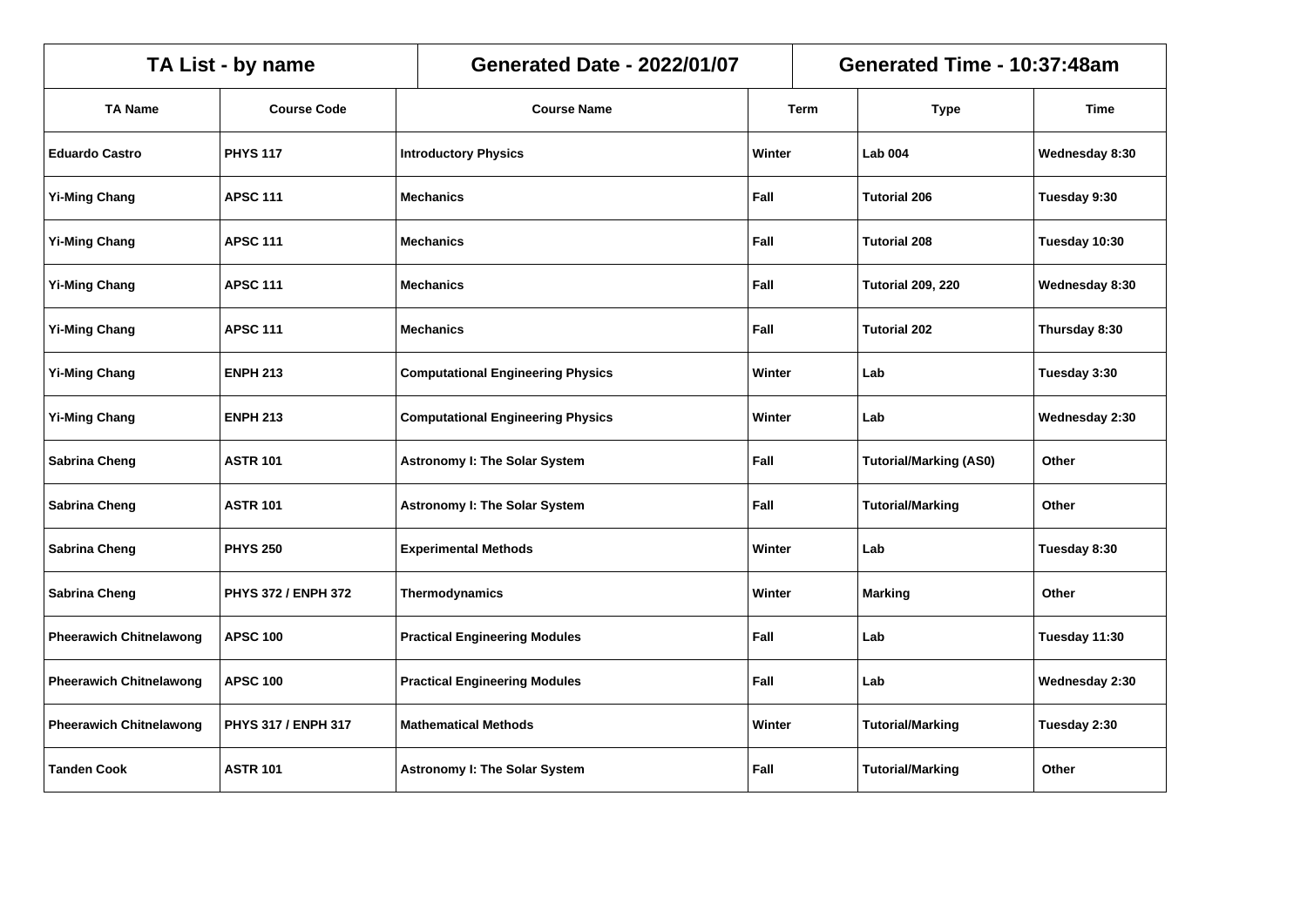|                        | TA List - by name   | Generated Time - 10:37:48am<br><b>Generated Date - 2022/01/07</b> |        |      |                 |                     |
|------------------------|---------------------|-------------------------------------------------------------------|--------|------|-----------------|---------------------|
| <b>TA Name</b>         | <b>Course Code</b>  | <b>Course Name</b>                                                |        | Term | <b>Type</b>     | <b>Time</b>         |
| <b>Tanden Cook</b>     | <b>PHYS 117</b>     | <b>Introductory Physics</b>                                       | Fall   |      | <b>Lab 011</b>  | Wednesday 2:30      |
| <b>Tanden Cook</b>     | <b>PHYS 117</b>     | <b>Introductory Physics</b>                                       | Winter |      | <b>Tutorial</b> | Other               |
| <b>Tanden Cook</b>     | <b>PHYS 117</b>     | <b>Introductory Physics</b>                                       | Winter |      | <b>Tutorial</b> | Other               |
| <b>Tanden Cook</b>     | <b>PHYS 117</b>     | <b>Introductory Physics</b>                                       | Winter |      | <b>Tutorial</b> | Other               |
| <b>Tanden Cook</b>     | <b>PHYS 117</b>     | <b>Introductory Physics</b>                                       | Winter |      | <b>Tutorial</b> | Other               |
| Jean-Marie Coquillat   | <b>PHYS 104</b>     | Winter<br><b>Fundamental Physics</b>                              |        |      | Lab             | Tuesday 2:30        |
| <b>Jasmine Corning</b> | <b>PHYS 117</b>     | Fall<br><b>Introductory Physics</b>                               |        |      | Tutorial        | Wednesday 4:30      |
| <b>Jasmine Corning</b> | <b>PHYS 117</b>     | <b>Introductory Physics</b>                                       | Fall   |      | <b>Tutorial</b> | Friday 9:30         |
| <b>Jasmine Corning</b> | <b>PHYS 117</b>     | <b>Introductory Physics</b>                                       | Fall   |      | Tutorial        | <b>Friday 12:30</b> |
| <b>Jasmine Corning</b> | <b>PHYS 117</b>     | <b>Introductory Physics</b>                                       | Fall   |      | <b>Tutorial</b> | Friday 1:30         |
| <b>Jasmine Corning</b> | <b>PHYS 118</b>     | <b>Introductory Physics</b>                                       | Winter |      | <b>Tutorial</b> | Other               |
| <b>Keir Darling</b>    | <b>APSC 100</b>     | <b>Practical Engineering Modules</b>                              | Fall   |      | <b>Marking</b>  | Other               |
| <b>Keir Darling</b>    | PHYS 414 / PHYS 823 | <b>General Relativity</b>                                         | Winter |      | <b>Marking</b>  | Other               |
| Rayhaneh Dehghani      | <b>PHYS 117</b>     | <b>Introductory Physics</b>                                       | Winter |      | <b>Tutorial</b> | Other               |
| Rayhaneh Dehghani      | <b>PHYS 117</b>     | <b>Introductory Physics</b>                                       | Winter |      | <b>Tutorial</b> | Other               |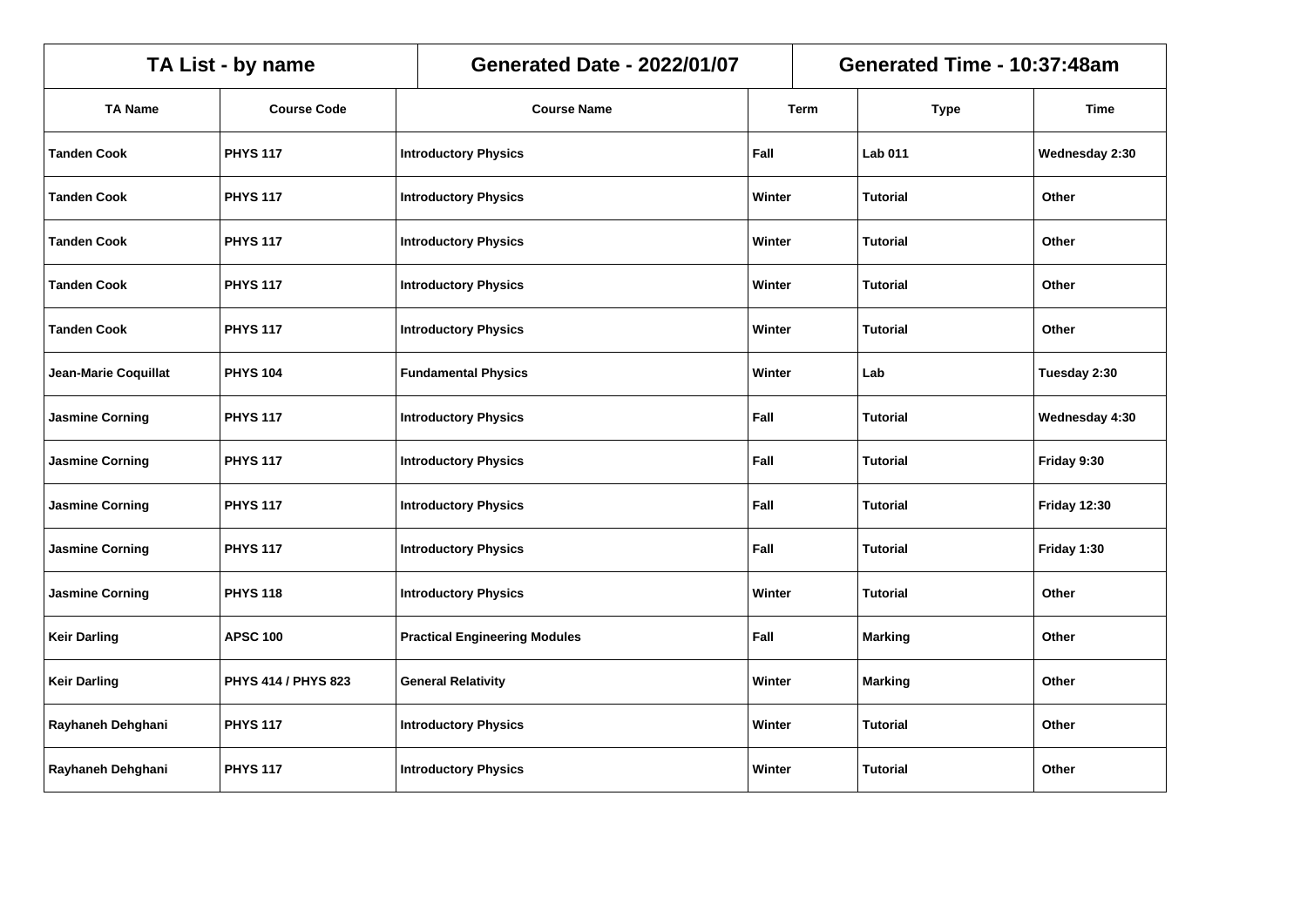|                        | Generated Time - 10:37:48am<br>TA List - by name<br><b>Generated Date - 2022/01/07</b> |                  |                                                     |        |             |                               |                     |
|------------------------|----------------------------------------------------------------------------------------|------------------|-----------------------------------------------------|--------|-------------|-------------------------------|---------------------|
| <b>TA Name</b>         | <b>Course Code</b>                                                                     |                  | <b>Course Name</b>                                  |        | <b>Term</b> | <b>Type</b>                   | <b>Time</b>         |
| Rayhaneh Dehghani      | <b>PHYS 118</b>                                                                        |                  | <b>Introductory Physics</b>                         | Fall   |             | <b>Tutorial</b>               | Other               |
| <b>Emmett DesRoche</b> | <b>PHYS 104</b>                                                                        |                  | <b>Fundamental Physics</b>                          | Winter |             | Lab                           | Monday 2:30         |
| <b>Emmett DesRoche</b> | <b>PHYS 104</b>                                                                        |                  | <b>Fundamental Physics</b>                          | Fall   |             | Lab                           | Wednesday 2:30      |
| <b>Nathan Eddy</b>     | <b>APSC 200</b>                                                                        |                  | Fall<br>APSC 200 Engineering Design and Practice II |        |             | <b>Tutorial</b>               | Other               |
| <b>Nathan Eddy</b>     | <b>ENPH 455</b>                                                                        |                  | <b>Engineering Thesis</b><br>Fall                   |        |             | <b>Tutorial</b>               | Other               |
| <b>Emma Ellingwood</b> | <b>APSC 111</b>                                                                        |                  | Fall<br><b>Mechanics</b>                            |        |             | <b>Tutorial 313, 314, 315</b> | Thursday 10:30      |
| <b>Emma Ellingwood</b> | <b>APSC 111</b>                                                                        |                  | Fall<br><b>Mechanics</b>                            |        |             | <b>Tutorial 200</b>           | Thursday 11:30      |
| <b>Emma Ellingwood</b> | <b>APSC 111</b>                                                                        |                  | Fall<br><b>Mechanics</b>                            |        |             | <b>Tutorial 207</b>           | Friday 9:30         |
| <b>Emma Ellingwood</b> | <b>APSC 111</b>                                                                        | <b>Mechanics</b> |                                                     | Fall   |             | <b>Tutorial 201</b>           | <b>Friday 10:30</b> |
| Emma Ellingwood        | <b>ENPH 253</b>                                                                        |                  | <b>Engineering Physics Laboratory</b>               | Winter |             | Lab                           | Monday 2:30         |
| <b>Emma Ellingwood</b> | <b>ENPH 253</b>                                                                        |                  | <b>Engineering Physics Laboratory</b>               | Winter |             | Lab                           | Thursday 2:30       |
| <b>Lawrence Faria</b>  | <b>PHYS 117</b>                                                                        |                  | <b>Introductory Physics</b>                         | Winter |             | <b>Lab 014</b>                | Tuesday 8:30        |
| <b>Lawrence Faria</b>  | <b>PHYS 117</b>                                                                        |                  | <b>Introductory Physics</b>                         | Winter |             | <b>Lab 013</b>                | Wednesday 11:30     |
| <b>Lawrence Faria</b>  | <b>PHYS 117</b>                                                                        |                  | <b>Introductory Physics</b>                         | Fall   |             | <b>Lab 012</b>                | Thursday 2:30       |
| <b>Lawrence Faria</b>  | <b>PHYS 117</b>                                                                        |                  | <b>Introductory Physics</b>                         | Fall   |             | <b>Lab 008</b>                | <b>Friday 11:30</b> |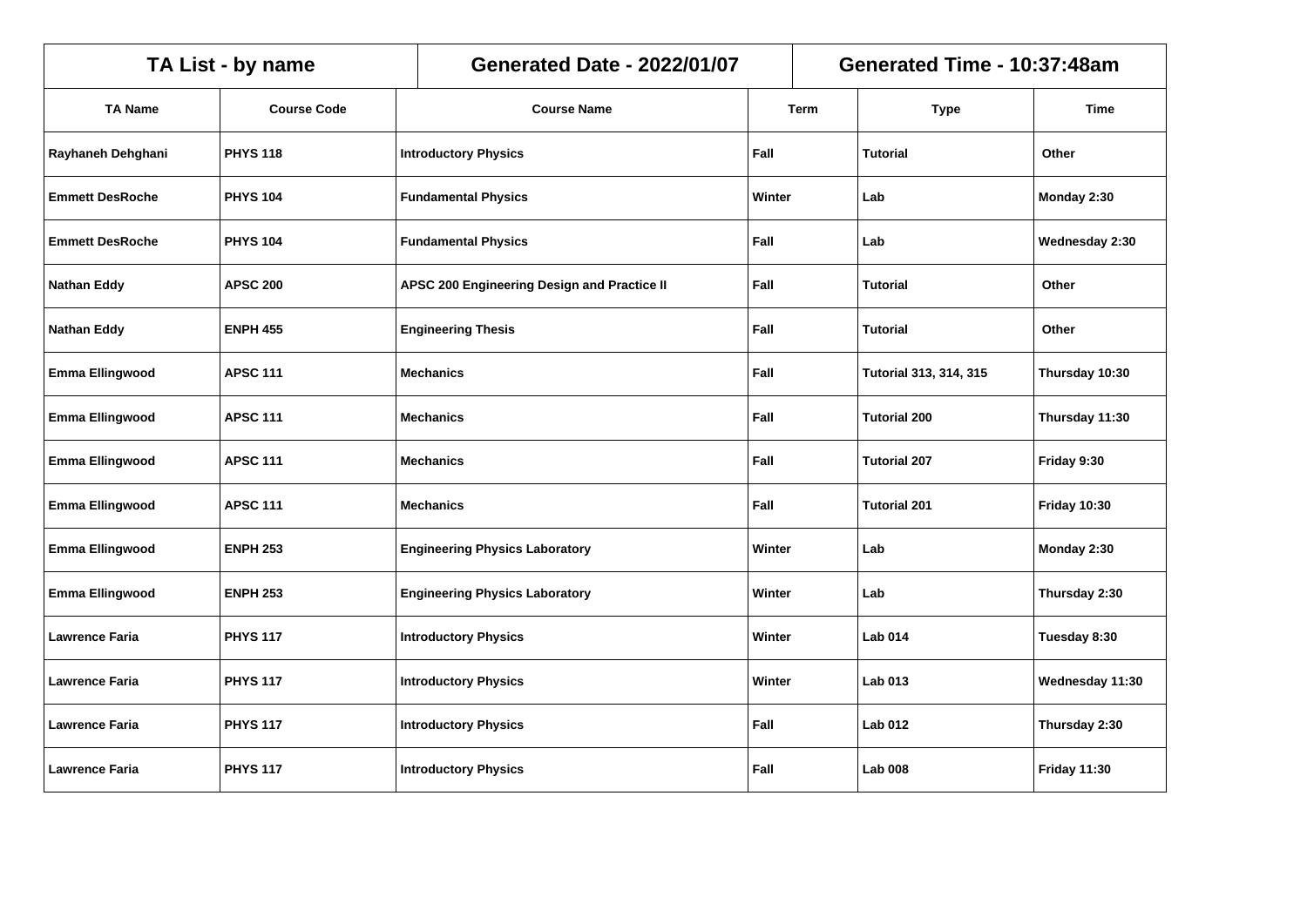|                         | TA List - by name   | <b>Generated Date - 2022/01/07</b>       |        |      | Generated Time - 10:37:48am     |                     |
|-------------------------|---------------------|------------------------------------------|--------|------|---------------------------------|---------------------|
| <b>TA Name</b>          | <b>Course Code</b>  | <b>Course Name</b>                       |        | Term | <b>Type</b>                     | <b>Time</b>         |
| Jeremy Favaro           | <b>PHYS 117</b>     | <b>Introductory Physics</b>              | Fall   |      | <b>Lab 009</b>                  | Monday 2:30         |
| Jeremy Favaro           | <b>PHYS 117</b>     | <b>Introductory Physics</b>              | Fall   |      | <b>Lab 011</b>                  | Wednesday 2:30      |
| Jeremy Favaro           | <b>PHYS 117</b>     | <b>Introductory Physics</b>              | Winter |      | <b>Lab 008</b>                  | <b>Friday 11:30</b> |
| Jeremy Favaro           | <b>PHYS 315</b>     | <b>Processes in Astrophysics</b>         | Winter |      | <b>Observations and Marking</b> | Other               |
| <b>Javier Fernandez</b> | <b>ENPH 431</b>     | E & M<br>Fall                            |        |      | <b>Tutorial/Markering</b>       | Tuesday 2:30        |
| <b>Javier Fernandez</b> | <b>PHYS 117</b>     | <b>Introductory Physics</b><br>Fall      |        |      | <b>Tutorial</b>                 | Tuesday 8:30        |
| <b>Javier Fernandez</b> | <b>PHYS 117</b>     | <b>Introductory Physics</b><br>Fall      |        |      | Tutorial                        | Tuesday 9:30        |
| <b>Javier Fernandez</b> | <b>PHYS 117</b>     | <b>Introductory Physics</b>              | Fall   |      | <b>Tutorial</b>                 | Thursday 8:30       |
| <b>Javier Fernandez</b> | <b>PHYS 117</b>     | <b>Introductory Physics</b>              | Winter |      | <b>Tutorial</b>                 | Other               |
| <b>Javier Fernandez</b> | <b>PHYS 117</b>     | <b>Introductory Physics</b>              | Winter |      | Tutorial                        | Other               |
| <b>Tristan Fleming</b>  | <b>APSC 100</b>     | <b>Practical Engineering Modules</b>     | Fall   |      | <b>Marking</b>                  | Other               |
| <b>Tristan Fleming</b>  | <b>ENPH 213</b>     | <b>Computational Engineering Physics</b> | Winter |      | Lab                             | Other               |
| <b>Avi Friedlander</b>  | PHYS 490 / PHYS 891 | <b>Nuclear and Particle Physics</b>      | Fall   |      | <b>Marking</b>                  | Other               |
| <b>Audrey Fung</b>      | <b>PHYS 117</b>     | <b>Introductory Physics</b>              | Fall   |      | <b>Lab 010</b>                  | Tuesday 2:30        |
| <b>Audrey Fung</b>      | <b>PHYS 117</b>     | <b>Introductory Physics</b>              | Fall   |      | <b>Lab 004</b>                  | Wednesday 8:30      |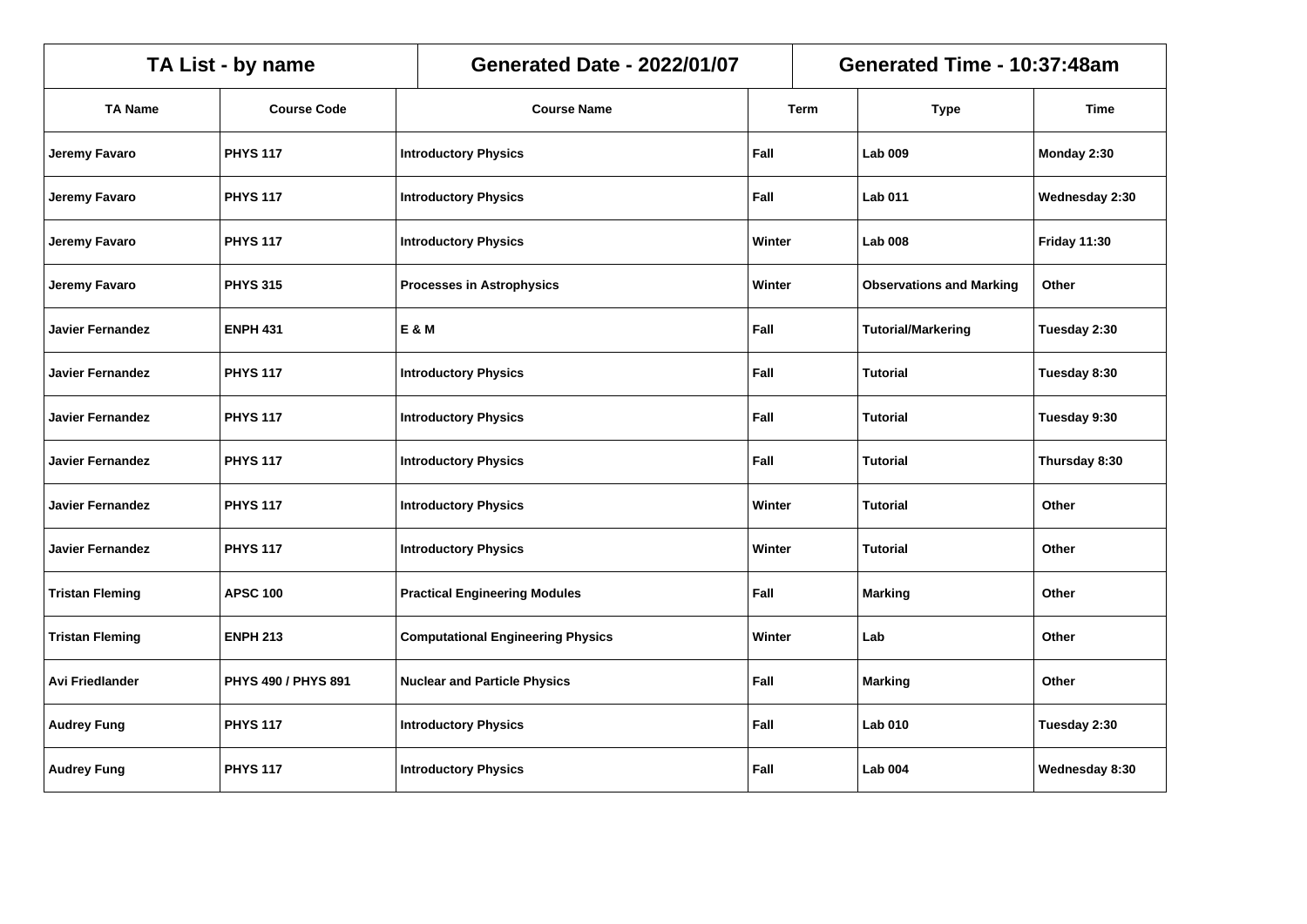|                        | TA List - by name   | Generated Time - 10:37:48am<br><b>Generated Date - 2022/01/07</b> |        |             |                          |                |
|------------------------|---------------------|-------------------------------------------------------------------|--------|-------------|--------------------------|----------------|
| <b>TA Name</b>         | <b>Course Code</b>  | <b>Course Name</b>                                                |        | <b>Term</b> | <b>Type</b>              | <b>Time</b>    |
| <b>Audrey Fung</b>     | PHYS 239 / ENPH 239 | Electromagnetism                                                  | Winter |             | Tutorial/Marking at 6:30 | Other          |
| <b>Michael Furlan</b>  | <b>PHYS 104</b>     | <b>Fundamental Physics</b>                                        | Winter |             | Lab                      | Tuesday 2:30   |
| <b>Michael Furlan</b>  | <b>PHYS 104</b>     | <b>Fundamental Physics</b>                                        | Fall   |             | Lab                      | Tuesday 2:30   |
| Michael Furlan         | <b>PHYS 104</b>     | <b>Fundamental Physics</b>                                        | Winter |             | Lab                      | Tuesday 3:30   |
| <b>Michael Furlan</b>  | <b>PHYS 104</b>     | <b>Fundamental Physics</b>                                        | Fall   |             | Lab                      | Tuesday 3:30   |
| <b>Michael Furlan</b>  | <b>PHYS 104</b>     | <b>Fundamental Physics</b><br>Winter                              |        |             | Lab                      | Tuesday 4:30   |
| Michael Furlan         | <b>PHYS 104</b>     | Fall<br><b>Fundamental Physics</b>                                |        |             | Lab                      | Tuesday 4:30   |
| <b>James Godfrey</b>   | <b>ENPH 454</b>     | <b>Advanced Engineering Physics Design Project</b>                | Fall   |             | Projects                 | Tuesday 3:30   |
| <b>James Godfrey</b>   | <b>ENPH 454</b>     | <b>Advanced Engineering Physics Design Project</b>                | Fall   |             | Projects                 | Thursday 2:30  |
| <b>James Godfrey</b>   | PHYS 453 / ENPH 453 | <b>Advanced Physics Laboratory</b>                                | Winter |             | Lab                      | Tuesday 2:30   |
| <b>James Godfrey</b>   | PHYS 453 / ENPH 453 | <b>Advanced Physics Laboratory</b>                                | Winter |             | Lab                      | Thursday 2:30  |
| <b>Abhishake Goyal</b> | <b>APSC 100</b>     | <b>Practical Engineering Modules</b>                              | Fall   |             | Lab                      | Thursday 11:30 |
| <b>Abhishake Goyal</b> | <b>APSC 100</b>     | <b>Practical Engineering Modules</b>                              | Fall   |             | Lab                      | Friday 8:30    |
| Abhishake Goyal        | PHYS 453 / ENPH 453 | <b>Advanced Physics Laboratory</b>                                | Winter |             | Lab                      | Tuesday 2:30   |
| <b>Abhishake Goyal</b> | PHYS 453 / ENPH 453 | <b>Advanced Physics Laboratory</b>                                | Winter |             | Lab                      | Thursday 2:30  |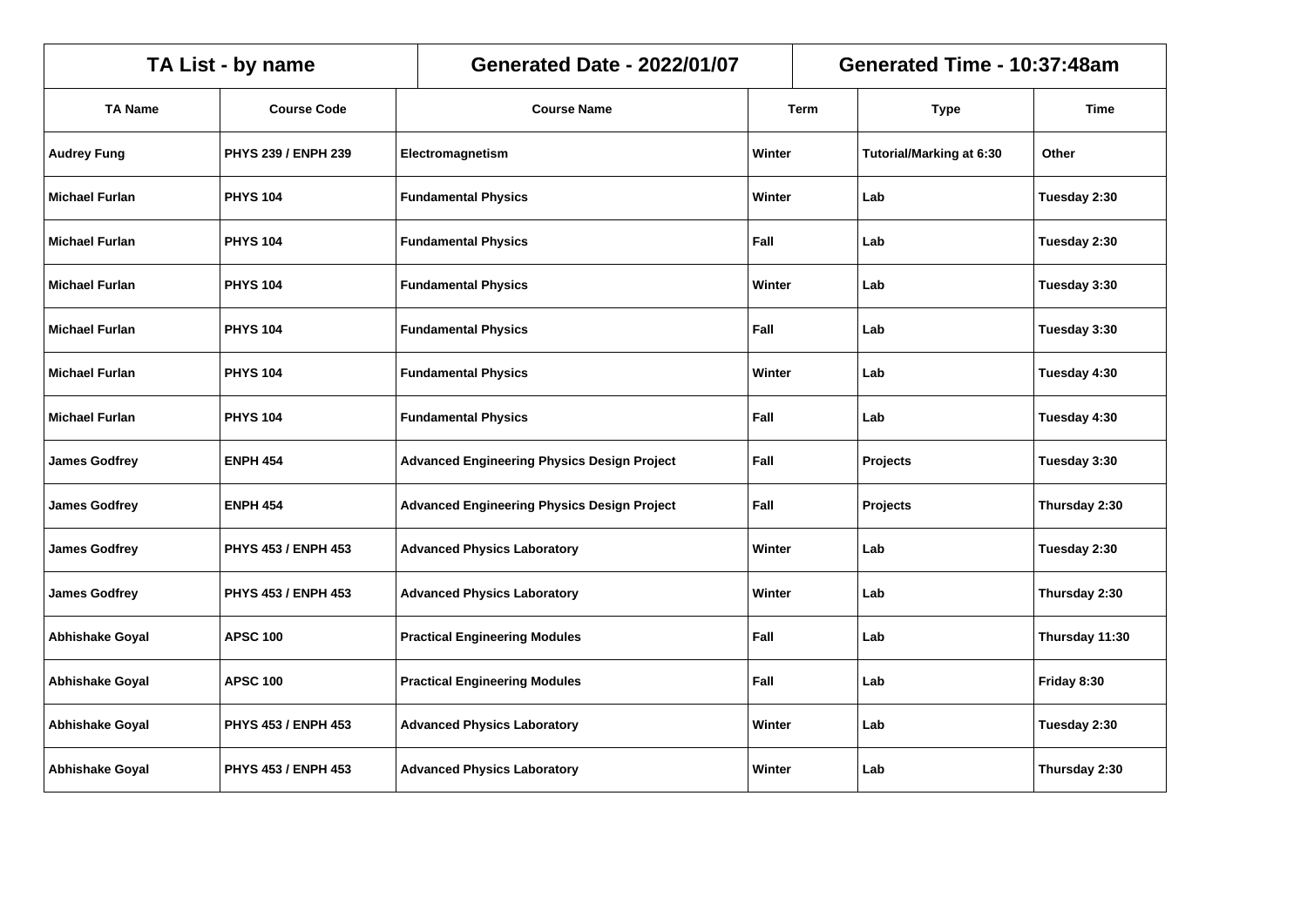|                    | TA List - by name  | Generated Time - 10:37:48am<br><b>Generated Date - 2022/01/07</b> |        |        |                               |                     |
|--------------------|--------------------|-------------------------------------------------------------------|--------|--------|-------------------------------|---------------------|
| <b>TA Name</b>     | <b>Course Code</b> | <b>Course Name</b>                                                |        | Term   | <b>Type</b>                   | <b>Time</b>         |
| Adam Grace         | <b>APSC 100</b>    | <b>Practical Engineering Modules</b>                              | Fall   |        | Lab                           | Tuesday 11:30       |
| <b>Adam Grace</b>  | <b>APSC 100</b>    | <b>Practical Engineering Modules</b>                              | Fall   |        | Lab                           | Friday 2:30         |
| <b>Adam Grace</b>  | <b>ENPH 211</b>    | <b>Applied Physics</b>                                            | Winter |        | <b>Tutorial</b>               | Tuesday 11:30       |
| Adam Grace         | <b>ENPH 336</b>    | <b>Solid State Devices</b>                                        | Winter |        | <b>Tutorial/Marking</b>       | Other               |
| <b>Jamie Grove</b> | <b>ASTR 101</b>    | <b>Astronomy I: The Solar System</b><br>Fall                      |        |        | <b>Tutorial/Marking (AS0)</b> | Other               |
| <b>Jamie Grove</b> | <b>ASTR 101</b>    | Fall<br><b>Astronomy I: The Solar System</b>                      |        |        | <b>Tutorial/Marking</b>       | Other               |
| <b>Jamie Grove</b> | <b>ENPH 211</b>    | <b>Applied Physics</b>                                            |        | Winter | Tutorial                      | Tuesday 11:30       |
| <b>Jamie Grove</b> | <b>ENPH 225</b>    | <b>Mechanics</b>                                                  | Winter |        | <b>Tutorial/Marking</b>       | Monday 8:30         |
| Zhimu Guo          | <b>APSC 111</b>    | <b>Mechanics</b>                                                  | Fall   |        | Tutorial 203, 210, 211, 212   | Monday 11:30        |
| <b>Zhimu Guo</b>   | <b>APSC 111</b>    | <b>Mechanics</b>                                                  | Fall   |        | <b>Tutorial 303, 219</b>      | Monday 12:30        |
| Zhimu Guo          | <b>APSC 111</b>    | <b>Mechanics</b>                                                  | Fall   |        | <b>Tutorial 209, 220</b>      | Wednesday 8:30      |
| Zhimu Guo          | <b>APSC 111</b>    | <b>Mechanics</b>                                                  | Fall   |        | <b>Tutorial 216, 217, 218</b> | Wednesday 10:30     |
| Zhimu Guo          | <b>APSC 112J</b>   | <b>Electricity and Magnetism - J Section</b>                      | Winter |        | Tutorial-J - 5:30 pm          | <b>Monday Other</b> |
| Zhimu Guo          | <b>PHYS 479</b>    | <b>High Performance Computational Physics</b>                     | Winter |        | <b>Tutorial/Marking</b>       | Monday 2:30         |
| Rebecca Halloran   | <b>PHYS 117</b>    | <b>Introductory Physics</b>                                       | Fall   |        | <b>Lab 009</b>                | Monday 2:30         |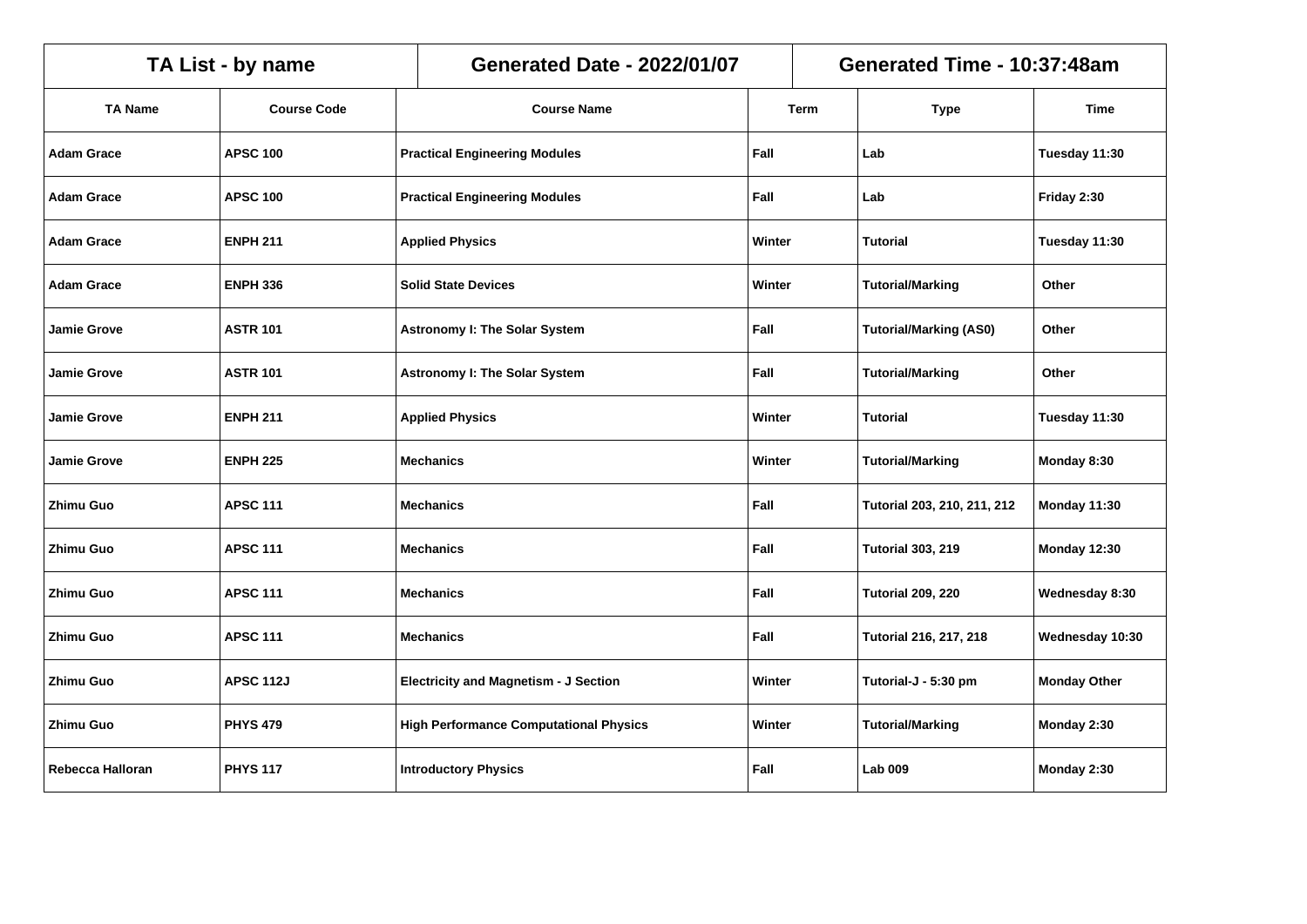|                       | TA List - by name   | <b>Generated Date - 2022/01/07</b> |                                                        |        | Generated Time - 10:37:48am |                 |                     |
|-----------------------|---------------------|------------------------------------|--------------------------------------------------------|--------|-----------------------------|-----------------|---------------------|
| <b>TA Name</b>        | <b>Course Code</b>  |                                    | <b>Course Name</b>                                     |        | Term                        | <b>Type</b>     | <b>Time</b>         |
| Rebecca Halloran      | <b>PHYS 117</b>     |                                    | <b>Introductory Physics</b>                            | Fall   |                             | <b>Lab 014</b>  | Tuesday 8:30        |
| Rebecca Halloran      | <b>PHYS 118</b>     |                                    | <b>Introductory Physics</b>                            | Winter |                             | <b>Tutorial</b> | Other               |
| Lilianna Hariasz      | <b>PHYS 104</b>     |                                    | <b>Fundamental Physics</b>                             | Fall   |                             | Lab             | Monday 2:30         |
| <b>Patrick Hatch</b>  | <b>PHYS 117</b>     |                                    | <b>Introductory Physics</b>                            | Fall   |                             | <b>Lab 010</b>  | Tuesday 2:30        |
| <b>Patrick Hatch</b>  | <b>PHYS 206</b>     |                                    | Fall<br><b>Dynamics</b>                                |        |                             | <b>Tutorial</b> | Tuesday 10:30       |
| <b>Hector Hawley</b>  | <b>ENPH 354</b>     |                                    | <b>Engineering Physics Design Project</b><br>Winter    |        |                             | Lab             | Thursday 11:30      |
| <b>Hector Hawley</b>  | <b>ENPH 354</b>     |                                    | <b>Engineering Physics Design Project</b><br>Winter    |        |                             | Lab             | <b>Friday 11:30</b> |
| <b>Hector Hawley</b>  | PHYS 334 / ENPH 334 |                                    | Electronics (for Engineering Physics/Physics students) |        |                             | Lab             | Monday 8:30         |
| <b>Hector Hawley</b>  | PHYS 334 / ENPH 334 |                                    | Electronics (for Engineering Physics/Physics students) | Fall   |                             | Lab             | Tuesday 2:30        |
| <b>Angelo Hollett</b> | <b>PHYS 117</b>     |                                    | <b>Introductory Physics</b>                            | Winter |                             | <b>Lab 010</b>  | Tuesday 2:30        |
| <b>Angelo Hollett</b> | <b>PHYS 117</b>     |                                    | <b>Introductory Physics</b>                            | Fall   |                             | <b>Lab 005</b>  | Thursday 8:30       |
| <b>Angelo Hollett</b> | <b>PHYS 117</b>     |                                    | <b>Introductory Physics</b>                            | Fall   |                             | <b>Lab 012</b>  | Thursday 2:30       |
| <b>Angelo Hollett</b> | <b>PHYS 117</b>     |                                    | <b>Introductory Physics</b>                            | Winter |                             | <b>Lab 012</b>  | Thursday 2:30       |
| <b>Angelo Hollett</b> | <b>PHYS 117</b>     |                                    | <b>Introductory Physics</b>                            | Fall   |                             | <b>Lab 012</b>  | Thursday 3:30       |
| <b>Angelo Hollett</b> | <b>PHYS 117</b>     |                                    | <b>Introductory Physics</b>                            | Winter |                             | <b>Lab 012</b>  | Thursday 4:30       |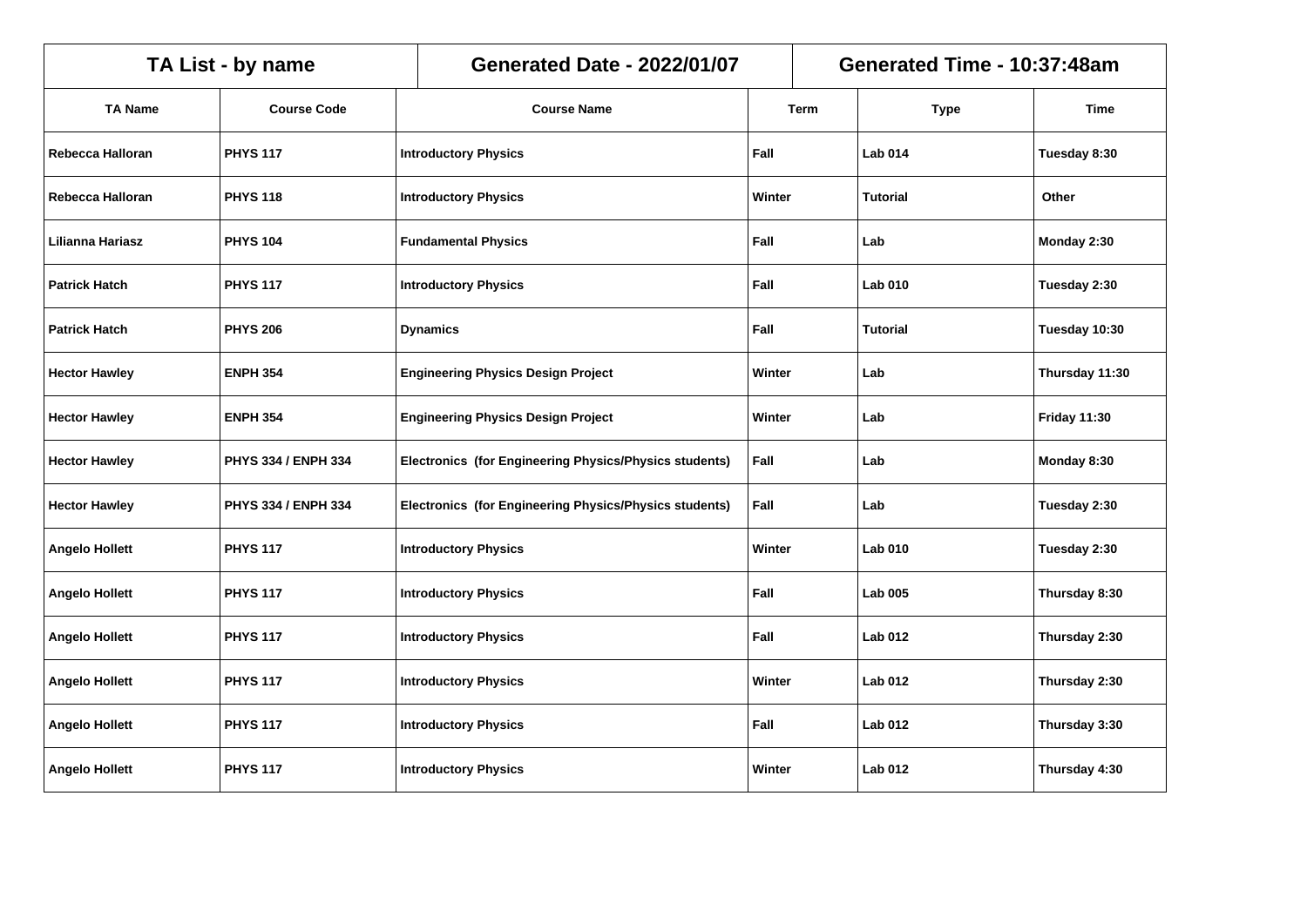| TA List - by name      |                    |                        | <b>Generated Date - 2022/01/07</b>           |        |             | Generated Time - 10:37:48am   |                     |  |  |
|------------------------|--------------------|------------------------|----------------------------------------------|--------|-------------|-------------------------------|---------------------|--|--|
| <b>TA Name</b>         | <b>Course Code</b> |                        | <b>Course Name</b>                           |        | <b>Term</b> | <b>Type</b>                   | Time                |  |  |
| <b>Angelo Hollett</b>  | <b>PHYS 117</b>    |                        | <b>Introductory Physics</b>                  | Fall   |             | <b>Lab 012</b>                | Thursday 4:30       |  |  |
| <b>Jonathan Hucker</b> | <b>ASTR 101</b>    |                        | <b>Astronomy I: The Solar System</b>         | Fall   |             | <b>Tutorial/Marking (AS0)</b> | Other               |  |  |
| <b>Jonathan Hucker</b> | <b>ENPH 252</b>    | <b>Data Management</b> |                                              | Winter |             | <b>Tutorial</b>               | Wednesday 10:30     |  |  |
| <b>Jonathan Hucker</b> | <b>PHYS 117</b>    |                        | Fall<br><b>Introductory Physics</b>          |        |             | <b>Lab 007</b>                | Tuesday 11:30       |  |  |
| <b>Jonathan Hucker</b> | <b>PHYS 117</b>    |                        | <b>Introductory Physics</b><br>Fall          |        |             | <b>Lab 013</b>                | Wednesday 11:30     |  |  |
| Zahra Joeidi           | <b>APSC 100</b>    |                        | Fall<br><b>Practical Engineering Modules</b> |        |             | Lab                           | Monday 2:30         |  |  |
| Zahra Joeidi           | <b>APSC 100</b>    |                        | Fall<br><b>Practical Engineering Modules</b> |        |             | Lab                           | Tuesday 2:30        |  |  |
| Robin Joshi            | <b>APSC 100</b>    |                        | Fall<br><b>Practical Engineering Modules</b> |        |             | Lab                           | <b>Friday 11:30</b> |  |  |
| Robin Joshi            | <b>APSC 100</b>    |                        | <b>Practical Engineering Modules</b>         | Fall   |             | <b>Marking</b>                | Other               |  |  |
| Robin Joshi            | <b>PHYS 212</b>    |                        | <b>Waves and Vibrations</b>                  | Winter |             | <b>Tutorial</b>               | Tuesday 11:30       |  |  |
| Robin Joshi            | <b>PHYS 432</b>    |                        | <b>Electromagnetic Theory</b>                | Fall   |             | <b>Tutorial/Marking</b>       | Other               |  |  |
| <b>Ahmed Khaled</b>    | <b>ENPH 213</b>    |                        | <b>Computational Engineering Physics</b>     | Winter |             | Lab                           | Tuesday 3:30        |  |  |
| <b>Ahmed Khaled</b>    | <b>ENPH 213</b>    |                        | <b>Computational Engineering Physics</b>     | Winter |             | Lab                           | Wednesday 2:30      |  |  |
| <b>Ahmed Khaled</b>    | <b>ENPH 353</b>    |                        | <b>Engineering Physics Laboratory II</b>     |        |             | Lab                           | Monday 11:30        |  |  |
| <b>Ahmed Khaled</b>    | <b>ENPH 353</b>    |                        | <b>Engineering Physics Laboratory II</b>     | Fall   |             | Lab                           | Thursday 11:30      |  |  |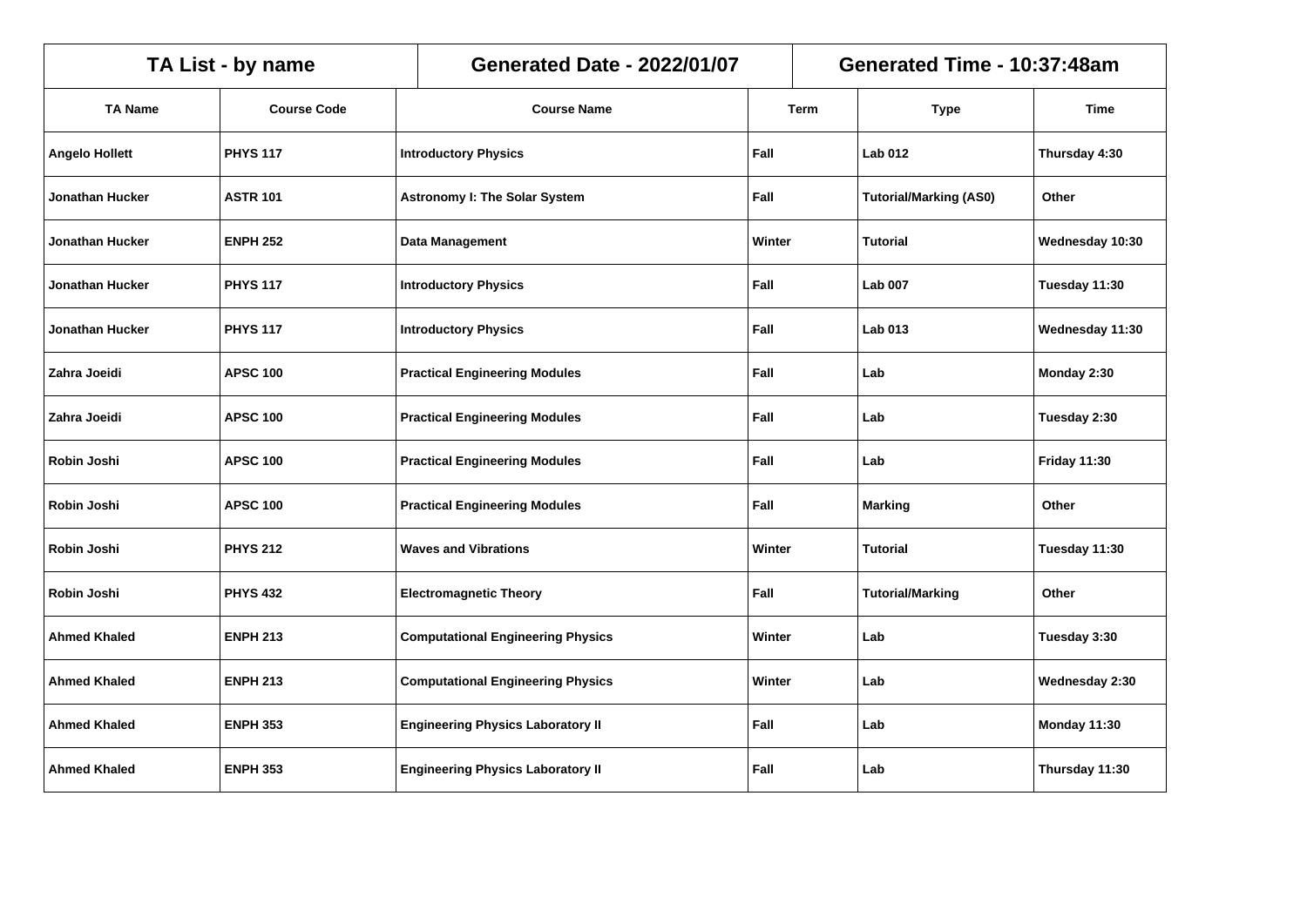|                              | TA List - by name   | <b>Generated Date - 2022/01/07</b>               |        |      | Generated Time - 10:37:48am |                     |  |  |
|------------------------------|---------------------|--------------------------------------------------|--------|------|-----------------------------|---------------------|--|--|
| <b>TA Name</b>               | <b>Course Code</b>  | <b>Course Name</b>                               |        | Term | <b>Type</b>                 | <b>Time</b>         |  |  |
| Leo Kim                      | PHYS 316 / ENPH 316 | <b>Mathematical Methods</b>                      | Fall   |      | <b>Tutorial-Marking</b>     | Thursday 9:30       |  |  |
| Leo Kim                      | PHYS 344 / ENPH 344 | <b>Quantum I</b>                                 | Fall   |      | <b>Marking</b>              | Other               |  |  |
| Leo Kim                      | PHYS 345 / ENPH 345 | <b>Quantum II</b>                                | Winter |      | <b>Marking</b>              | Other               |  |  |
| <b>Tessa Krause</b>          | <b>ENPH 353</b>     | <b>Engineering Physics Laboratory II</b>         | Fall   |      | Lab                         | Monday 11:30        |  |  |
| <b>Tessa Krause</b>          | <b>ENPH 353</b>     | <b>Engineering Physics Laboratory II</b><br>Fall |        |      | Lab                         | Thursday 11:30      |  |  |
| <b>Chloe Lefebvre</b>        | <b>PHYS 104</b>     | <b>Fundamental Physics</b><br>Fall               |        |      | Lab                         | Monday 2:30         |  |  |
| <b>Chloe Lefebvre</b>        | <b>PHYS 350</b>     | Fall<br><b>General Laboratory</b>                |        |      | Lab                         | Wednesday 8:30      |  |  |
| <b>Chloe Lefebvre</b>        | <b>PHYS 350</b>     | <b>General Laboratory</b>                        | Winter |      | Lab                         | Wednesday 11:30     |  |  |
| Haochuan Li                  | <b>APSC 111</b>     | <b>Mechanics</b>                                 | Fall   |      | <b>Tutorial 209, 220</b>    | Wednesday 8:30      |  |  |
| Haochuan Li                  | <b>APSC 111</b>     | <b>Mechanics</b>                                 | Fall   |      | <b>Tutorial 202</b>         | Thursday 8:30       |  |  |
| Haochuan Li                  | <b>APSC 111</b>     | <b>Mechanics</b>                                 | Fall   |      | <b>Tutorial 207</b>         | Friday 9:30         |  |  |
| Haochuan Li                  | <b>APSC 111</b>     | <b>Mechanics</b>                                 | Fall   |      | <b>Tutorial 201</b>         | <b>Friday 10:30</b> |  |  |
| <b>Karen Macias Cardenas</b> | <b>ASTR 101</b>     | <b>Astronomy I: The Solar System</b>             | Fall   |      | <b>Tutorial/Marking</b>     | Other               |  |  |
| Karen Macias Cardenas        | <b>ASTR 102</b>     | <b>Astronomy II: The Active Universe</b>         | Winter |      | <b>Marking</b>              | Other               |  |  |
| <b>Karen Macias Cardenas</b> | <b>PHYS 117</b>     | <b>Introductory Physics</b>                      | Fall   |      | <b>Lab 014</b>              | Tuesday 8:30        |  |  |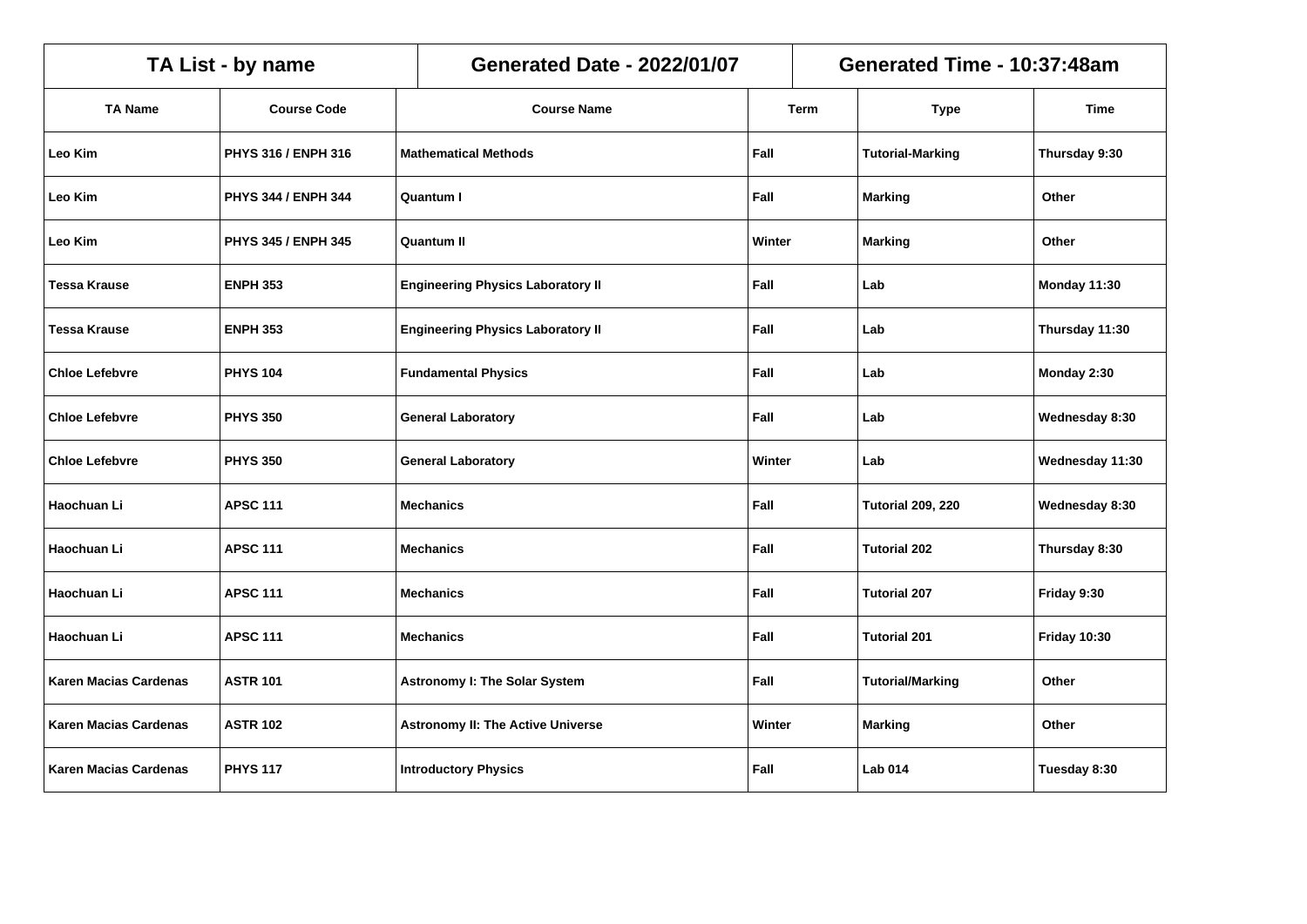| TA List - by name        |                     |  | <b>Generated Date - 2022/01/07</b>                         |        |        | Generated Time - 10:37:48am   |                     |  |  |
|--------------------------|---------------------|--|------------------------------------------------------------|--------|--------|-------------------------------|---------------------|--|--|
| <b>TA Name</b>           | <b>Course Code</b>  |  | <b>Course Name</b>                                         |        | Term   | <b>Type</b>                   | Time                |  |  |
| <b>Adam McCaw</b>        | <b>APSC 111</b>     |  | <b>Mechanics</b>                                           | Fall   |        | <b>Tutorial 213, 214, 215</b> | Thursday 9:30       |  |  |
| <b>Adam McCaw</b>        | <b>APSC 111</b>     |  | <b>Mechanics</b>                                           | Fall   |        | <b>Tutorial 200</b>           | Thursday 11:30      |  |  |
| <b>Adam McCaw</b>        | PHYS 345 / ENPH 345 |  | <b>Quantum II</b>                                          | Winter |        | <b>Marking</b>                | Other               |  |  |
| <b>Arnaud Michel</b>     | <b>ASTR 101</b>     |  | <b>Astronomy I: The Solar System</b><br>Fall               |        |        | <b>Tutorial/Marking (AS0)</b> | Other               |  |  |
| <b>Arnaud Michel</b>     | <b>ASTR 102</b>     |  | <b>Astronomy II: The Active Universe</b><br>Winter         |        |        | Marking                       | Other               |  |  |
| <b>Arnaud Michel</b>     | <b>PHYS 213</b>     |  | Fall<br><b>Computational Methods in Physics</b>            |        |        | Lab/Tutorial 002              | Wednesday 9:30      |  |  |
| <b>Arnaud Michel</b>     | <b>PHYS 216</b>     |  | <b>Introduction to Astrophysics</b><br>Winter              |        |        | <b>Marking</b>                | Other               |  |  |
| <b>Colin Moore</b>       | <b>ENPH 454</b>     |  | Fall<br><b>Advanced Engineering Physics Design Project</b> |        |        | Projects                      | Tuesday 3:30        |  |  |
| <b>Colin Moore</b>       | <b>ENPH 454</b>     |  | <b>Advanced Engineering Physics Design Project</b>         | Fall   |        | <b>Projects</b>               | Thursday 2:30       |  |  |
| <b>Maryam Moridsadat</b> | <b>APSC 100</b>     |  | <b>Practical Engineering Modules</b>                       | Fall   |        | Lab                           | Wednesday 8:30      |  |  |
| <b>Maryam Moridsadat</b> | <b>APSC 100</b>     |  | <b>Practical Engineering Modules</b>                       | Fall   |        | Lab                           | Wednesday 11:30     |  |  |
| <b>Maryam Moridsadat</b> | <b>APSC 112</b>     |  | <b>Electricity and Magnetism</b>                           | Winter |        | <b>Tutorial 207</b>           | Wednesday 11:30     |  |  |
| Maryam Moridsadat        | <b>APSC 112</b>     |  | <b>Electricity and Magnetism</b>                           | Winter |        | <b>Tutorial 219</b>           | Thursday 1:30       |  |  |
| <b>Maryam Moridsadat</b> | <b>APSC 112</b>     |  | <b>Electricity and Magnetism</b>                           |        | Winter | <b>Tutorial 204</b>           | <b>Friday 10:30</b> |  |  |
| <b>Maryam Moridsadat</b> | <b>APSC 112</b>     |  | <b>Electricity and Magnetism</b>                           | Winter |        | <b>Tutorial 203</b>           | <b>Friday 12:30</b> |  |  |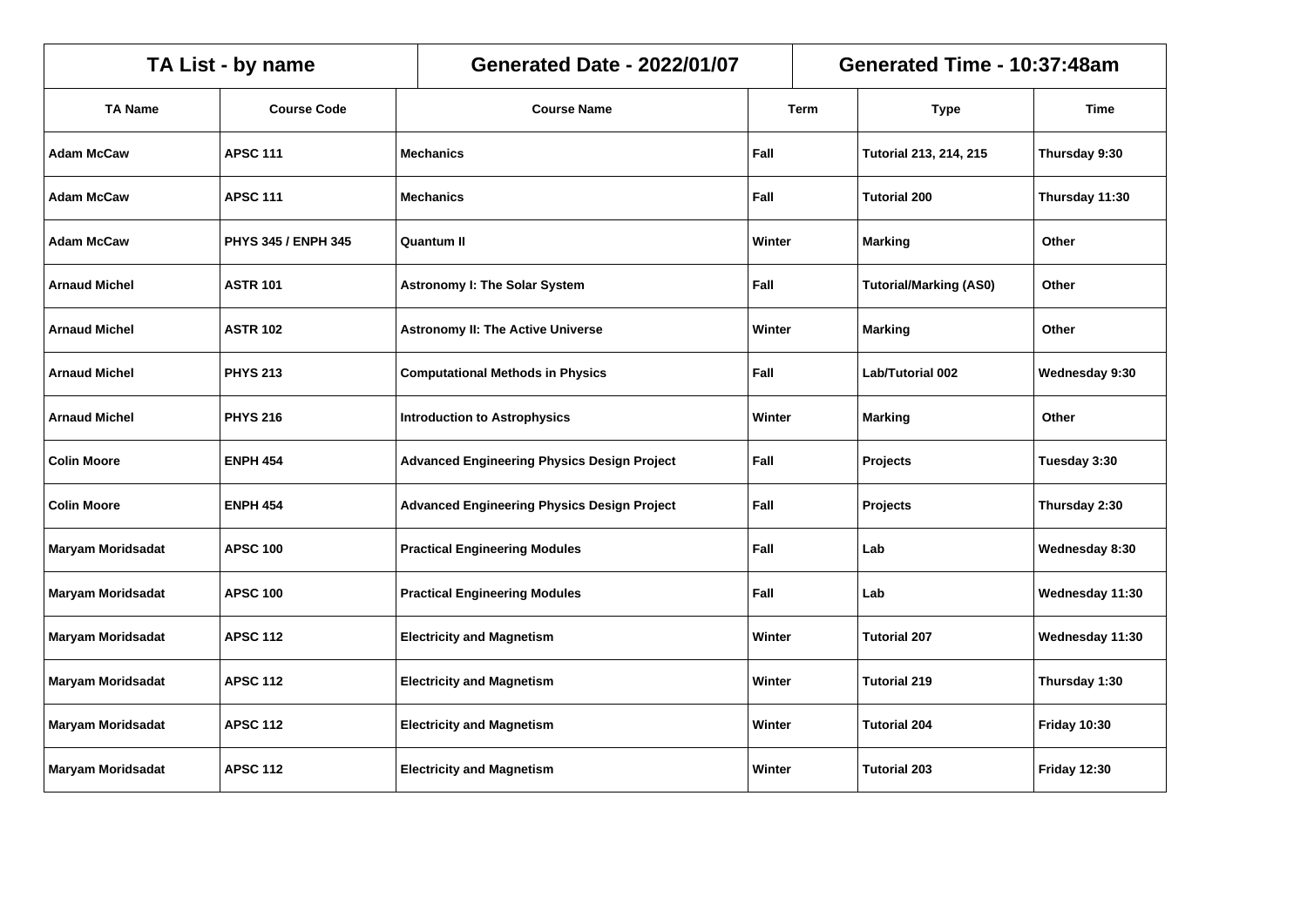|                               | TA List - by name          | <b>Generated Date - 2022/01/07</b>                     |  | Generated Time - 10:37:48am |                         |                |  |
|-------------------------------|----------------------------|--------------------------------------------------------|--|-----------------------------|-------------------------|----------------|--|
| <b>TA Name</b>                | <b>Course Code</b>         | <b>Course Name</b>                                     |  | Term                        | <b>Type</b>             | Time           |  |
| <b>Hugh Morison</b>           | <b>ENPH 253</b>            | <b>Engineering Physics Laboratory</b>                  |  | Winter                      | Lab                     | Monday 2:30    |  |
| <b>Hugh Morison</b>           | <b>ENPH 253</b>            | <b>Engineering Physics Laboratory</b>                  |  | Winter                      | Lab                     | Thursday 2:30  |  |
| <b>Hugh Morison</b>           | PHYS 334 / ENPH 334        | Electronics (for Engineering Physics/Physics students) |  | Fall                        | Lab                     | Monday 8:30    |  |
| <b>Hugh Morison</b>           | PHYS 334 / ENPH 334        | Electronics (for Engineering Physics/Physics students) |  | Fall                        | Lab                     | Tuesday 2:30   |  |
| <b>Patrick Nelson</b>         | <b>ASTR 102</b>            | <b>Astronomy II: The Active Universe</b>               |  | Fall                        | Lab/Tutorial            | Other          |  |
| <b>Patrick Nelson</b>         | <b>PHYS 117</b>            | <b>Introductory Physics</b>                            |  | Winter                      | <b>Lab 011</b>          | Wednesday 2:30 |  |
| <b>Patrick Nelson</b>         | <b>PHYS 117</b>            | <b>Introductory Physics</b>                            |  | Winter                      | <b>Lab 005</b>          | Thursday 8:30  |  |
| Parisa Nozari                 | <b>APSC 100</b>            | <b>Practical Engineering Modules</b>                   |  | Fall                        | <b>Marking</b>          | Other          |  |
| Parisa Nozari                 | <b>PHYS 101</b>            | <b>General Help Desk</b>                               |  | Fall                        | <b>Help Desk</b>        | Other          |  |
| Parisa Nozari                 | <b>PHYS 101</b>            | <b>General Help Desk</b>                               |  | Winter                      | <b>Help Desk</b>        | Other          |  |
| Parisa Nozari                 | <b>PHYS 117</b>            | <b>Introductory Physics</b>                            |  | Winter                      | <b>Lab 005</b>          | Thursday 8:30  |  |
| Jinsoo Park                   | <b>PHYS 118</b>            | <b>Introductory Physics</b>                            |  | Fall                        | Tutorial                | Other          |  |
| Raj Patel                     | <b>PHYS 242 / ENPH 242</b> | <b>Relativity and Quanta</b>                           |  | Fall                        | <b>Tutorial</b>         | Monday 2:30    |  |
| <b>Mathieu Perron-Cormier</b> | <b>ASTR 101</b>            | <b>Astronomy I: The Solar System</b>                   |  | Fall                        | <b>Tutorial/Marking</b> | Other          |  |
| <b>Mathieu Perron-Cormier</b> | <b>PHYS 432</b>            | <b>Electromagnetic Theory</b>                          |  | Fall                        | <b>Tutorial/Marking</b> | Other          |  |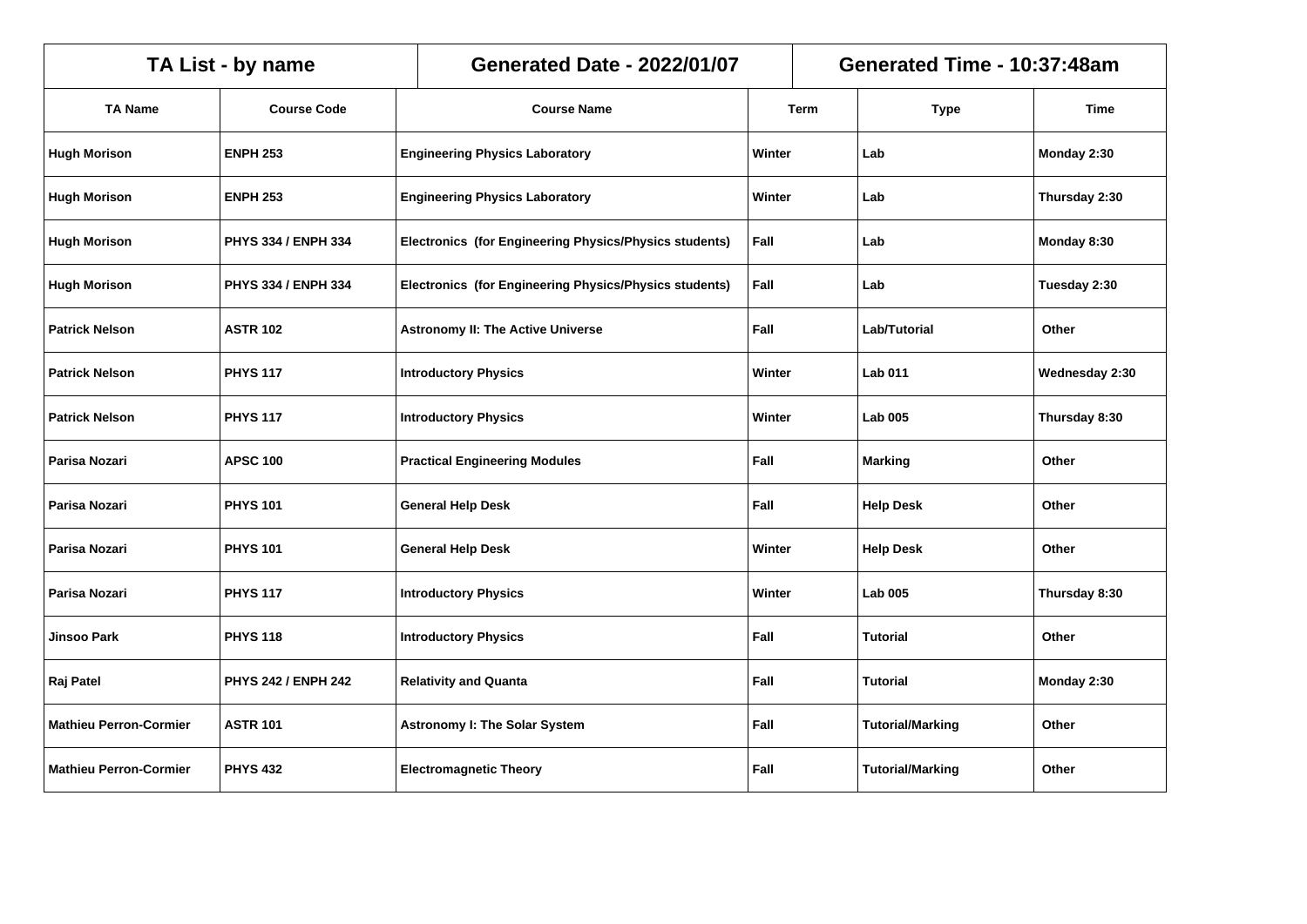|                         | TA List - by name  | <b>Generated Date - 2022/01/07</b>              | Generated Time - 10:37:48am |             |                         |                     |
|-------------------------|--------------------|-------------------------------------------------|-----------------------------|-------------|-------------------------|---------------------|
| <b>TA Name</b>          | <b>Course Code</b> | <b>Course Name</b>                              |                             | <b>Term</b> | <b>Type</b>             | <b>Time</b>         |
| Rana Poushimin          | <b>APSC 100</b>    | <b>Practical Engineering Modules</b>            | Fall                        |             | Lab                     | Wednesday 8:30      |
| <b>Rana Poushimin</b>   | <b>APSC 100</b>    | <b>Practical Engineering Modules</b>            | Fall                        |             | Lab                     | Wednesday 11:30     |
| Rana Poushimin          | <b>ENPH 336</b>    | <b>Solid State Devices</b>                      | Winter                      |             | <b>Tutorial/Marking</b> | Other               |
| <b>Owen Purdy</b>       | <b>ENPH 253</b>    | <b>Engineering Physics Laboratory</b>           | Winter                      |             | Lab                     | Monday 2:30         |
| <b>Owen Purdy</b>       | <b>ENPH 253</b>    | <b>Engineering Physics Laboratory</b><br>Winter |                             |             | Lab                     | Thursday 2:30       |
| <b>Chen Qian</b>        | <b>ENPH 213</b>    | <b>Computational Engineering Physics</b>        |                             | Winter      | Lab                     | Tuesday 3:30        |
| <b>Chen Qian</b>        | <b>ENPH 213</b>    | <b>Computational Engineering Physics</b>        |                             | Winter      | Lab                     | Wednesday 2:30      |
| <b>Dominic Rochfort</b> | <b>PHYS 104</b>    | <b>Fundamental Physics</b>                      | Winter                      |             | Lab                     | Other               |
| <b>Dominic Rochfort</b> | <b>PHYS 104</b>    | <b>Fundamental Physics</b>                      | Fall                        |             | Lab                     | Other               |
| <b>Cameron Romanet</b>  | <b>APSC 100</b>    | <b>Practical Engineering Modules</b>            | Fall                        |             | Lab                     | Tuesday 2:30        |
| <b>Cameron Romanet</b>  | <b>APSC 100</b>    | <b>Practical Engineering Modules</b>            | Fall                        |             | Lab                     | Friday 2:30         |
| <b>Cameron Romanet</b>  | <b>ENPH 354</b>    | <b>Engineering Physics Design Project</b>       | Winter                      |             | Lab                     | Thursday 11:30      |
| <b>Cameron Romanet</b>  | <b>ENPH 354</b>    | <b>Engineering Physics Design Project</b>       | Winter                      |             | Lab                     | <b>Friday 11:30</b> |
| <b>Noah Rowe</b>        | <b>PHYS 104</b>    | <b>Fundamental Physics</b>                      | Fall                        |             | Lab                     | Monday 2:30         |
| <b>Noah Rowe</b>        | <b>PHYS 104</b>    | <b>Fundamental Physics</b>                      | Winter                      |             | Lab                     | Monday 2:30         |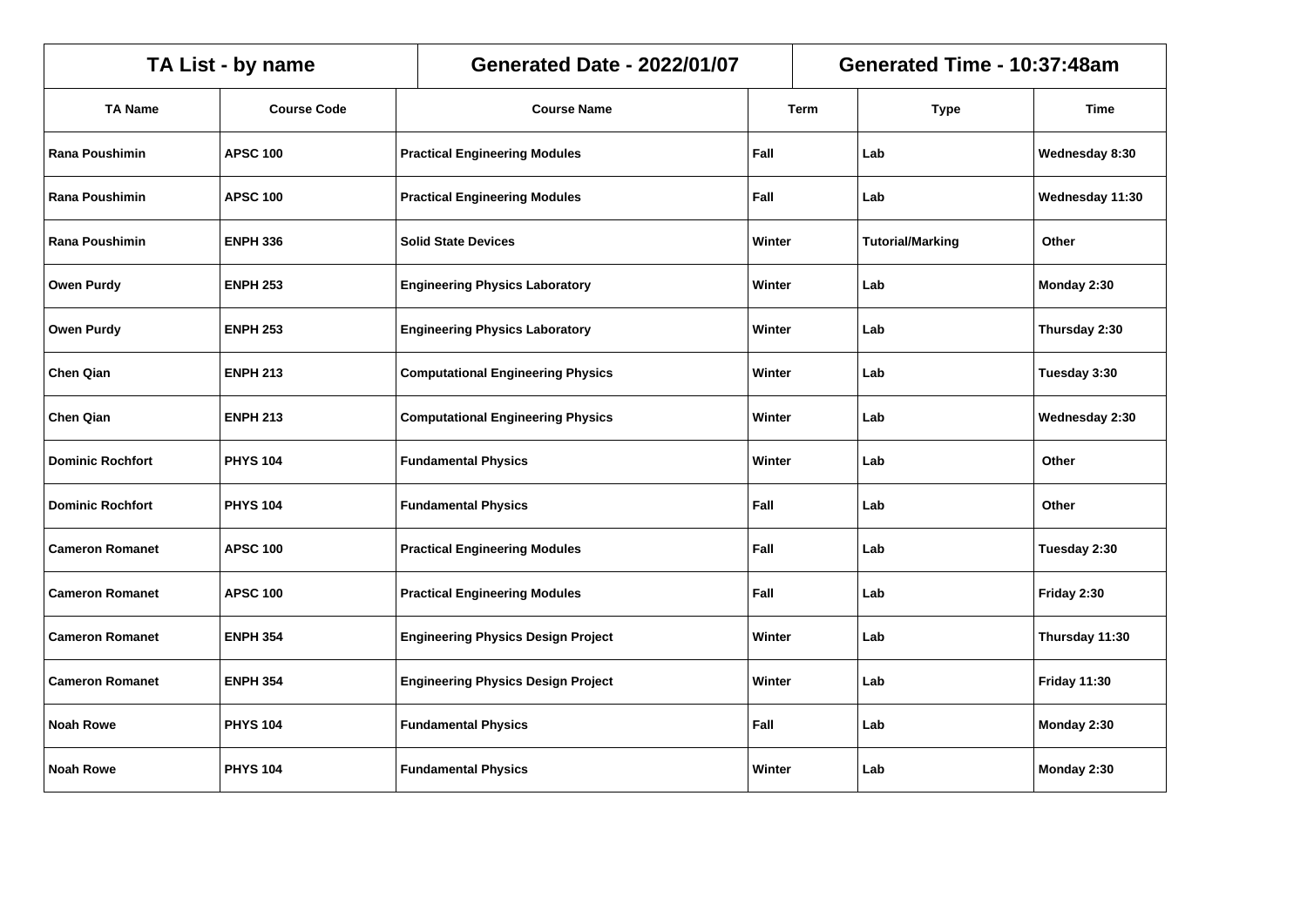| TA List - by name        |                    |  | <b>Generated Date - 2022/01/07</b>                         |        |      | Generated Time - 10:37:48am |                 |  |  |
|--------------------------|--------------------|--|------------------------------------------------------------|--------|------|-----------------------------|-----------------|--|--|
| <b>TA Name</b>           | <b>Course Code</b> |  | <b>Course Name</b>                                         |        | Term | <b>Type</b>                 | Time            |  |  |
| <b>Noah Rowe</b>         | <b>PHYS 104</b>    |  | <b>Fundamental Physics</b>                                 | Fall   |      | Lab                         | Monday 3:30     |  |  |
| <b>Noah Rowe</b>         | <b>PHYS 104</b>    |  | <b>Fundamental Physics</b>                                 | Winter |      | Lab                         | Monday 3:30     |  |  |
| <b>Noah Rowe</b>         | <b>PHYS 104</b>    |  | <b>Fundamental Physics</b>                                 | Fall   |      | Lab                         | Monday 4:30     |  |  |
| Hala Sakhnini            | <b>ENPH 454</b>    |  | <b>Advanced Engineering Physics Design Project</b>         | Fall   |      | Projects                    | Tuesday 3:30    |  |  |
| Hala Sakhnini            | <b>ENPH 454</b>    |  | Fall<br><b>Advanced Engineering Physics Design Project</b> |        |      | <b>Projects</b>             | Thursday 2:30   |  |  |
| Hala Sakhnini            | <b>PHYS 104</b>    |  | <b>Fundamental Physics</b><br>Winter                       |        |      | Lab                         | Tuesday 2:30    |  |  |
| <b>Georgios Savvidis</b> | <b>APSC 100</b>    |  | <b>Practical Engineering Modules</b><br>Fall               |        |      | Lab                         | Thursday 8:30   |  |  |
| <b>Georgios Savvidis</b> | <b>APSC 100</b>    |  | Fall<br><b>Practical Engineering Modules</b>               |        |      | <b>Marking</b>              | Other           |  |  |
| <b>Georgios Savvidis</b> | <b>PHYS 350</b>    |  | <b>General Laboratory</b>                                  | Fall   |      | Lab                         | Wednesday 8:30  |  |  |
| <b>Georgios Savvidis</b> | <b>PHYS 350</b>    |  | <b>General Laboratory</b>                                  | Winter |      | Lab                         | Wednesday 11:30 |  |  |
| <b>Ingrida Semenec</b>   | <b>PHYS 117</b>    |  | <b>Introductory Physics</b>                                | Winter |      | <b>Lab 011</b>              | Wednesday 2:30  |  |  |
| <b>Ingrida Semenec</b>   | <b>PHYS 117</b>    |  | <b>Introductory Physics</b>                                | Winter |      | <b>Lab 012</b>              | Thursday 2:30   |  |  |
| <b>Jesse Simmons</b>     | <b>PHYS 104</b>    |  | <b>Fundamental Physics</b>                                 | Winter |      | Lab                         | Monday 2:30     |  |  |
| <b>Jesse Simmons</b>     | <b>PHYS 104</b>    |  | <b>Fundamental Physics</b>                                 | Fall   |      | Lab                         | Monday 2:30     |  |  |
| <b>Jesse Simmons</b>     | <b>PHYS 104</b>    |  | <b>Fundamental Physics</b>                                 | Winter |      | Lab                         | Monday 3:30     |  |  |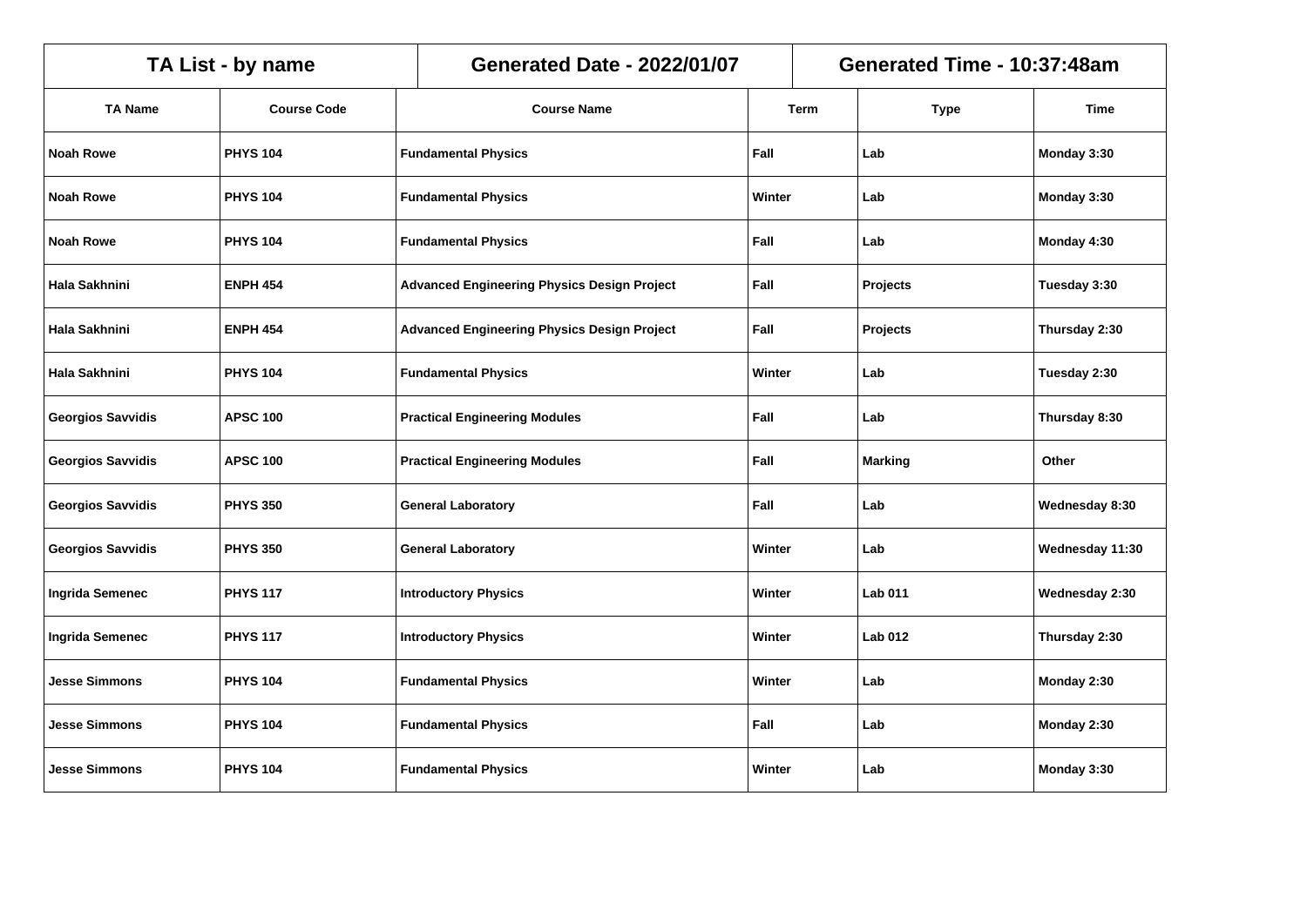| TA List - by name       |                    |  | <b>Generated Date - 2022/01/07</b>   |        |        | Generated Time - 10:37:48am   |                     |  |  |
|-------------------------|--------------------|--|--------------------------------------|--------|--------|-------------------------------|---------------------|--|--|
| <b>TA Name</b>          | <b>Course Code</b> |  | <b>Course Name</b>                   |        | Term   | <b>Type</b>                   | <b>Time</b>         |  |  |
| <b>Jesse Simmons</b>    | <b>PHYS 104</b>    |  | <b>Fundamental Physics</b>           | Fall   |        | Lab                           | Monday 3:30         |  |  |
| <b>Jesse Simmons</b>    | <b>PHYS 104</b>    |  | <b>Fundamental Physics</b>           | Winter |        | Lab                           | Monday 4:30         |  |  |
| <b>Jagmeet Singh</b>    | <b>APSC 100</b>    |  | <b>Practical Engineering Modules</b> | Fall   |        | Lab                           | Thursday 11:30      |  |  |
| <b>Jagmeet Singh</b>    | <b>APSC 100</b>    |  | <b>Practical Engineering Modules</b> | Fall   |        | Lab                           | Friday 8:30         |  |  |
| <b>Karanpreet Singh</b> | <b>APSC 100</b>    |  | <b>Practical Engineering Modules</b> | Fall   |        | Lab                           | Wednesday 8:30      |  |  |
| <b>Karanpreet Singh</b> | <b>APSC 100</b>    |  | <b>Practical Engineering Modules</b> | Fall   |        | Lab                           | Wednesday 2:30      |  |  |
| <b>Karanpreet Singh</b> | <b>APSC 112</b>    |  | <b>Electricity and Magnetism</b>     |        | Winter | <b>Tutorial 216, 217, 218</b> | Monday 4:30         |  |  |
| <b>Karanpreet Singh</b> | <b>APSC 112</b>    |  | <b>Electricity and Magnetism</b>     |        | Winter | <b>Tutorial 210, 211, 212</b> | Wednesday 8:30      |  |  |
| <b>Karanpreet Singh</b> | <b>APSC 112</b>    |  | <b>Electricity and Magnetism</b>     | Winter |        | <b>Tutorial 213, 214, 215</b> | Wednesday 9:30      |  |  |
| <b>Karanpreet Singh</b> | <b>APSC 112</b>    |  | <b>Electricity and Magnetism</b>     | Winter |        | <b>Tutorial 203</b>           | <b>Friday 12:30</b> |  |  |
| <b>Rohit Singh</b>      | <b>APSC 111</b>    |  | <b>Mechanics</b>                     | Fall   |        | Tutorial 203, 210, 211, 212   | Monday 11:30        |  |  |
| <b>Rohit Singh</b>      | <b>APSC 111</b>    |  | <b>Mechanics</b>                     | Fall   |        | <b>Tutorial 209, 220</b>      | Wednesday 8:30      |  |  |
| <b>Rohit Singh</b>      | <b>APSC 111</b>    |  | <b>Mechanics</b>                     | Fall   |        | <b>Tutorial 216, 217, 218</b> | Wednesday 10:30     |  |  |
| <b>Rohit Singh</b>      | <b>APSC 111</b>    |  | <b>Mechanics</b>                     | Fall   |        | <b>Tutorial 204</b>           | Wednesday 11:30     |  |  |
| <b>Connor Stone</b>     | <b>PHYS 000</b>    |  | <b>Observatory Coordinator</b>       | Fall   |        | Coordinator                   | Other               |  |  |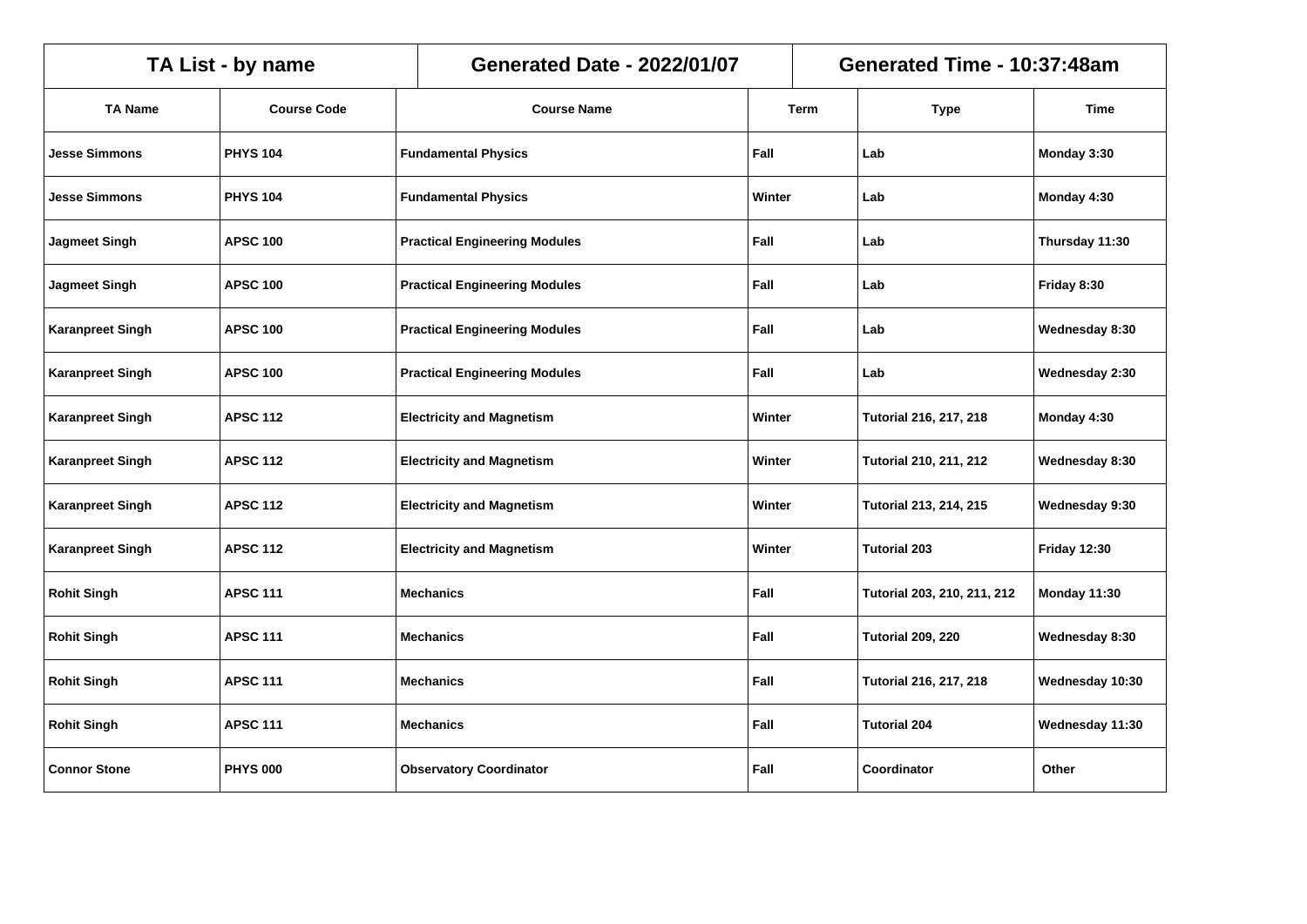| TA List - by name           |                     |                                  | <b>Generated Date - 2022/01/07</b>    |             |                     | Generated Time - 10:37:48am |                     |  |  |
|-----------------------------|---------------------|----------------------------------|---------------------------------------|-------------|---------------------|-----------------------------|---------------------|--|--|
| <b>TA Name</b>              | <b>Course Code</b>  | <b>Course Name</b>               |                                       | <b>Term</b> |                     | <b>Type</b>                 | Time                |  |  |
| <b>Connor Stone</b>         | <b>PHYS 000</b>     | <b>Observatory Coordinator</b>   |                                       | Winter      |                     | Coordinator                 | Other               |  |  |
| Jeremy Talbot-Paquet        | <b>APSC 100</b>     |                                  | <b>Practical Engineering Modules</b>  | Fall        |                     | Lab                         | Wednesday 2:30      |  |  |
| Jeremy Talbot-Paquet        | <b>APSC 100</b>     |                                  | <b>Practical Engineering Modules</b>  | Fall        |                     | Lab                         | <b>Friday 11:30</b> |  |  |
| <b>Jeremy Talbot-Paquet</b> | <b>APSC 112</b>     | <b>Electricity and Magnetism</b> | Winter                                |             | <b>Tutorial 200</b> | Tuesday 1:30                |                     |  |  |
| Jeremy Talbot-Paquet        | <b>APSC 112</b>     | <b>Electricity and Magnetism</b> |                                       | Winter      |                     | <b>Tutorial 207</b>         | Wednesday 11:30     |  |  |
| <b>Jeremy Talbot-Paquet</b> | <b>APSC 112</b>     | <b>Electricity and Magnetism</b> |                                       | Winter      |                     | <b>Tutorial 220</b>         | Thursday 9:30       |  |  |
| Jeremy Talbot-Paquet        | <b>APSC 112</b>     | <b>Electricity and Magnetism</b> |                                       | Winter      |                     | <b>Tutorial 204</b>         | <b>Friday 10:30</b> |  |  |
| <b>Benjamin Tam</b>         | <b>PHYS 250</b>     |                                  | <b>Experimental Methods</b><br>Winter |             |                     | Lab                         | Tuesday 8:30        |  |  |
| <b>Benjamin Tam</b>         | PHYS 372 / ENPH 372 | Thermodynamics                   |                                       | Winter      |                     | <b>Marking</b>              | Other               |  |  |
| <b>Marcus Tamura</b>        | <b>APSC 100</b>     |                                  | <b>Practical Engineering Modules</b>  | Fall        |                     | Lab                         | Wednesday 11:30     |  |  |
| <b>Marcus Tamura</b>        | <b>APSC 100</b>     |                                  | <b>Practical Engineering Modules</b>  | Fall        |                     | Lab                         | Thursday 8:30       |  |  |
| <b>Felix Thiel</b>          | <b>PHYS 117</b>     | <b>Introductory Physics</b>      |                                       | Winter      |                     | <b>Lab 010</b>              | Tuesday 2:30        |  |  |
| <b>Felix Thiel</b>          | <b>PHYS 117</b>     | <b>Introductory Physics</b>      |                                       | Winter      |                     | <b>Lab 004</b>              | Wednesday 8:30      |  |  |
| <b>Felix Thiel</b>          | <b>PHYS 117</b>     | <b>Introductory Physics</b>      |                                       | Fall        |                     | <b>Lab 004</b>              | Wednesday 8:30      |  |  |
| <b>Felix Thiel</b>          | <b>PHYS 117</b>     | <b>Introductory Physics</b>      |                                       | Winter      |                     | <b>Lab 004</b>              | Wednesday 9:30      |  |  |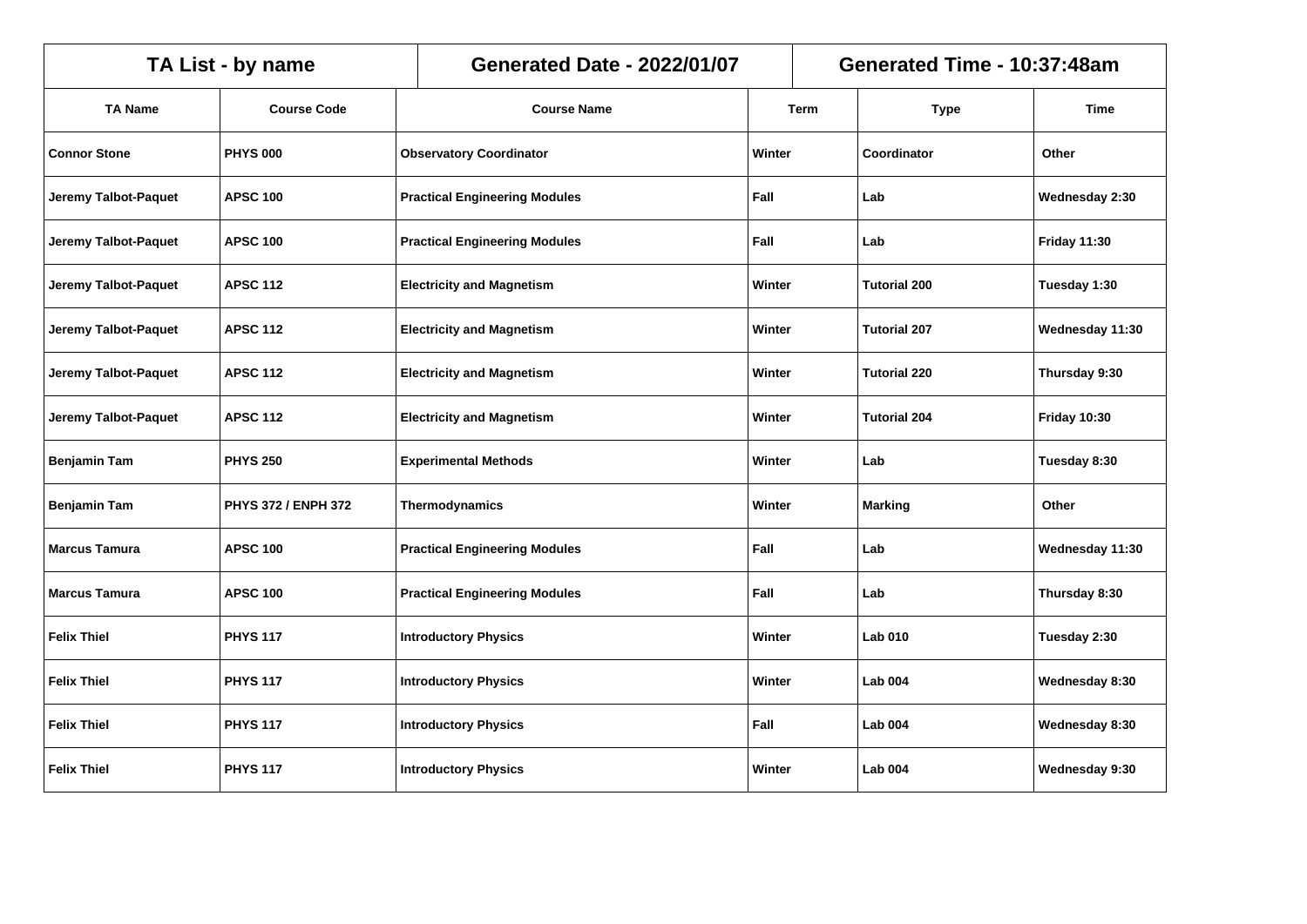| TA List - by name   |                            |  | <b>Generated Date - 2022/01/07</b>         |        |        | Generated Time - 10:37:48am |                     |  |  |
|---------------------|----------------------------|--|--------------------------------------------|--------|--------|-----------------------------|---------------------|--|--|
| <b>TA Name</b>      | <b>Course Code</b>         |  | <b>Course Name</b>                         |        | Term   | <b>Type</b>                 | Time                |  |  |
| <b>Felix Thiel</b>  | <b>PHYS 117</b>            |  | <b>Introductory Physics</b>                | Fall   |        | <b>Lab 004</b>              | Wednesday 10:30     |  |  |
| <b>Felix Thiel</b>  | <b>PHYS 117</b>            |  | <b>Introductory Physics</b>                | Fall   |        | <b>Lab 013</b>              | Wednesday 11:30     |  |  |
| <b>Chaobei Tong</b> | <b>APSC 100</b>            |  | <b>Practical Engineering Modules</b>       | Fall   |        | Lab                         | Thursday 8:30       |  |  |
| <b>Chaobei Tong</b> | <b>APSC 100</b>            |  | <b>Practical Engineering Modules</b>       | Fall   |        | Lab                         | <b>Friday 11:30</b> |  |  |
| Chaobei Tong        | <b>APSC 112</b>            |  | <b>Electricity and Magnetism</b>           | Winter |        | <b>Tutorial 208</b>         | Monday 11:30        |  |  |
| <b>Chaobei Tong</b> | <b>APSC 112</b>            |  | <b>Electricity and Magnetism</b><br>Winter |        |        | <b>Tutorial 206</b>         | Monday 12:30        |  |  |
| <b>Chaobei Tong</b> | <b>APSC 112</b>            |  | <b>Electricity and Magnetism</b>           |        | Winter | <b>Tutorial 202</b>         | Tuesday 9:30        |  |  |
| <b>Chaobei Tong</b> | <b>APSC 112</b>            |  | <b>Electricity and Magnetism</b>           |        | Winter | <b>Tutorial 201</b>         | Tuesday 10:30       |  |  |
| Narayani Tyagi      | <b>APSC 100</b>            |  | <b>Practical Engineering Modules</b>       | Fall   |        | Lab                         | Tuesday 2:30        |  |  |
| Narayani Tyagi      | <b>ASTR 101</b>            |  | <b>Astronomy I: The Solar System</b>       | Fall   |        | <b>Tutorial/Marking</b>     | Other               |  |  |
| Narayani Tyagi      | <b>PHYS 117</b>            |  | <b>Introductory Physics</b>                | Winter |        | <b>Lab 007</b>              | Tuesday 11:30       |  |  |
| Narayani Tyagi      | <b>PHYS 117</b>            |  | <b>Introductory Physics</b>                | Winter |        | <b>Lab 013</b>              | Wednesday 11:30     |  |  |
| <b>Kurt Tyson</b>   | <b>APSC 100</b>            |  | <b>Practical Engineering Modules</b>       | Fall   |        | <b>Marking</b>              | Other               |  |  |
| <b>Kurt Tyson</b>   | <b>ENPH 455</b>            |  | <b>Engineering Thesis</b>                  | Winter |        | <b>Tutorial</b>             | Other               |  |  |
| <b>Kurt Tyson</b>   | <b>PHYS 480 / ENPH 480</b> |  | <b>Solid State Physics</b>                 | Fall   |        | <b>Marking</b>              | Other               |  |  |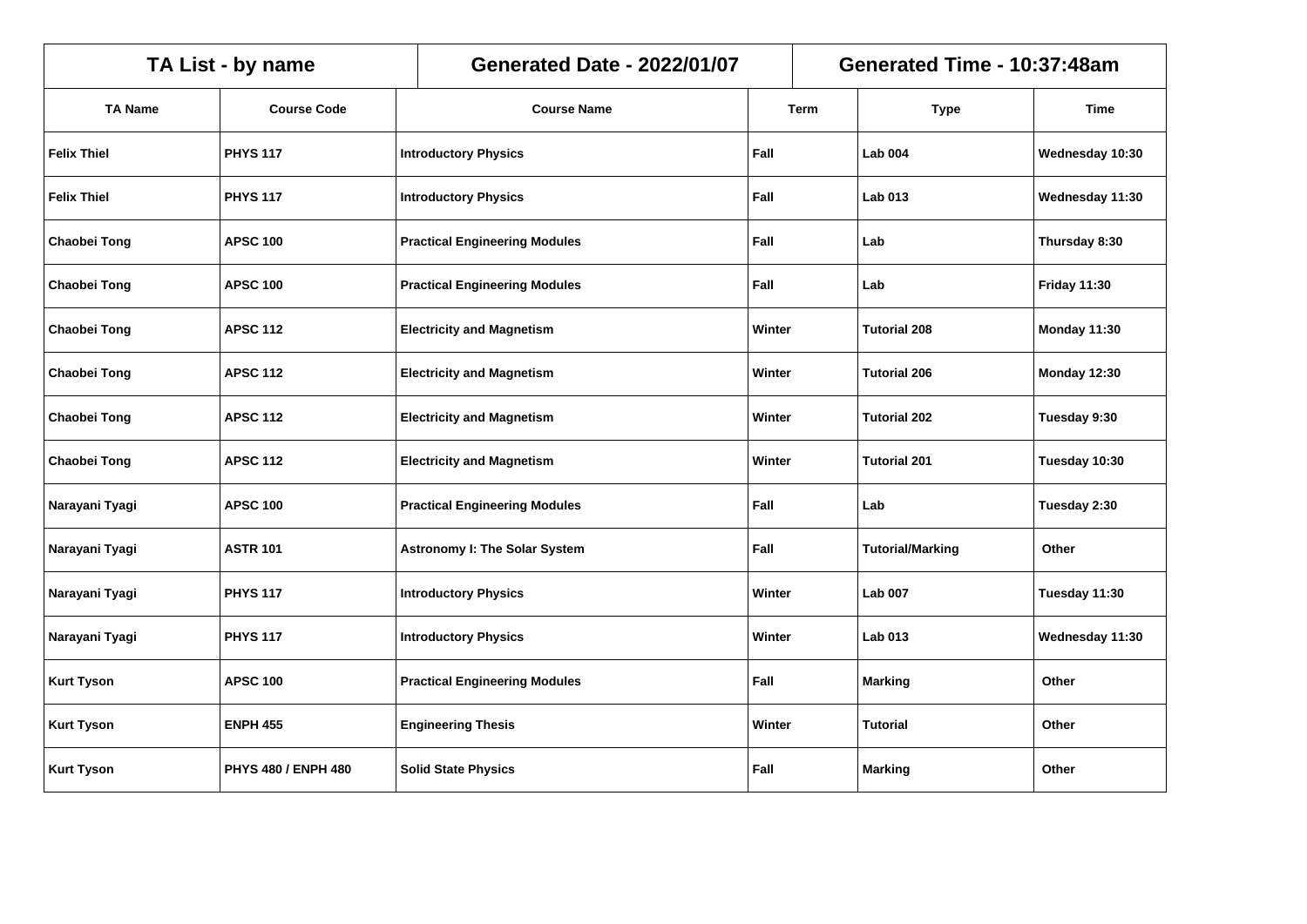|                        | TA List - by name          | <b>Generated Date - 2022/01/07</b>     | Generated Time - 10:37:48am |        |                             |                 |
|------------------------|----------------------------|----------------------------------------|-----------------------------|--------|-----------------------------|-----------------|
| <b>TA Name</b>         | <b>Course Code</b>         | <b>Course Name</b>                     |                             | Term   | <b>Type</b>                 | Time            |
| <b>Kurt Tyson</b>      | PHYS 483 / ENPH 483        | Nanoscience and Nanotechnology         | Fall                        |        | <b>Marking</b>              | Other           |
| <b>Kurt Tyson</b>      | <b>PHYS 495 / ENPH 495</b> | <b>Introduction to Medical Physics</b> | Winter                      |        | <b>Marking</b>              | Other           |
| Dylan van Eeden        | <b>APSC 111</b>            | <b>Mechanics</b>                       | Fall                        |        | Tutorial 203, 210, 211, 212 | Monday 11:30    |
| Dylan van Eeden        | <b>APSC 111</b>            | <b>Mechanics</b>                       | Fall                        |        | <b>Tutorial 303, 219</b>    | Monday 12:30    |
| Dylan van Eeden        | <b>APSC 111</b>            | Fall<br><b>Mechanics</b>               |                             |        | <b>Tutorial 206</b>         | Tuesday 9:30    |
| Dylan van Eeden        | <b>APSC 111</b>            | Fall<br><b>Mechanics</b>               |                             |        | <b>Tutorial 208</b>         | Tuesday 10:30   |
| Dylan van Eeden        | <b>ENPH 253</b>            | <b>Engineering Physics Laboratory</b>  |                             | Winter | Lab                         | Monday 2:30     |
| Dylan van Eeden        | <b>ENPH 253</b>            | <b>Engineering Physics Laboratory</b>  | Winter                      |        | Lab                         | Thursday 2:30   |
| <b>Colin Vendromin</b> | <b>PHYS 117</b>            | <b>Introductory Physics</b>            | Fall                        |        | Tutorial                    | Tuesday 11:30   |
| <b>Colin Vendromin</b> | <b>PHYS 117</b>            | <b>Introductory Physics</b>            | Fall                        |        | <b>Tutorial</b>             | Tuesday 2:30    |
| <b>Colin Vendromin</b> | <b>PHYS 117</b>            | <b>Introductory Physics</b>            | Fall                        |        | <b>Tutorial</b>             | Wednesday 11:30 |
| <b>Colin Vendromin</b> | <b>PHYS 117</b>            | <b>Introductory Physics</b>            | Fall                        |        | <b>Tutorial</b>             | Thursday 2:30   |
| <b>Colin Vendromin</b> | <b>PHYS 117</b>            | <b>Introductory Physics</b>            | Winter                      |        | <b>Tutorial</b>             | Other           |
| <b>Colin Vendromin</b> | <b>PHYS 117</b>            | <b>Introductory Physics</b>            | Winter                      |        | <b>Tutorial</b>             | Other           |
| Dongze Wang            | <b>APSC 100</b>            | <b>Practical Engineering Modules</b>   | Fall                        |        | Lab                         | Thursday 11:30  |